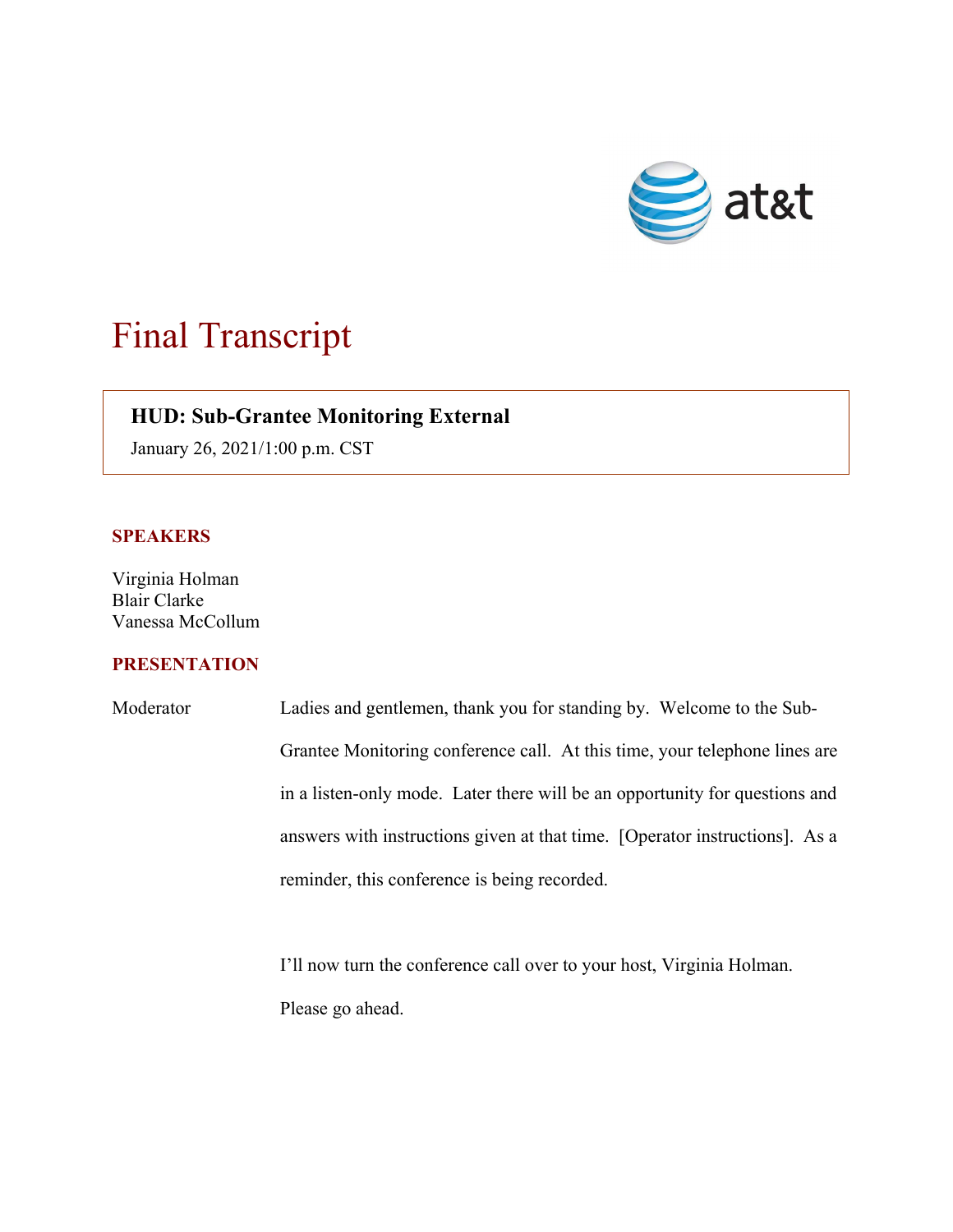Virginia Thank you very much, and welcome to today's important webinar on subgrantee monitoring. We're so glad that you have joined us. Before we get to the meat of the webinar, I would like to go over some logistics.

> As the operator said, the audio is being recorded, and we will be providing the playback number along with the PowerPoint and a transcript in about a week. It will be posted in the Archives section of the HUD Exchange. I did send out the PowerPoint this morning to everybody that had registered. They're also available on the control panel on the right hand side of your screen. You just need to click on the document, and it will download for you.

There will be a question and answer period at the end, and instructions will be given at that point how to ask your questions. There are some other ways to ask your questions because your questions are very important to our presenters. Again, on the panel on the right hand side of your screen, there's a box labeled questions. You can just type in your question. We will have someone monitoring the questions, and we'll get back to you.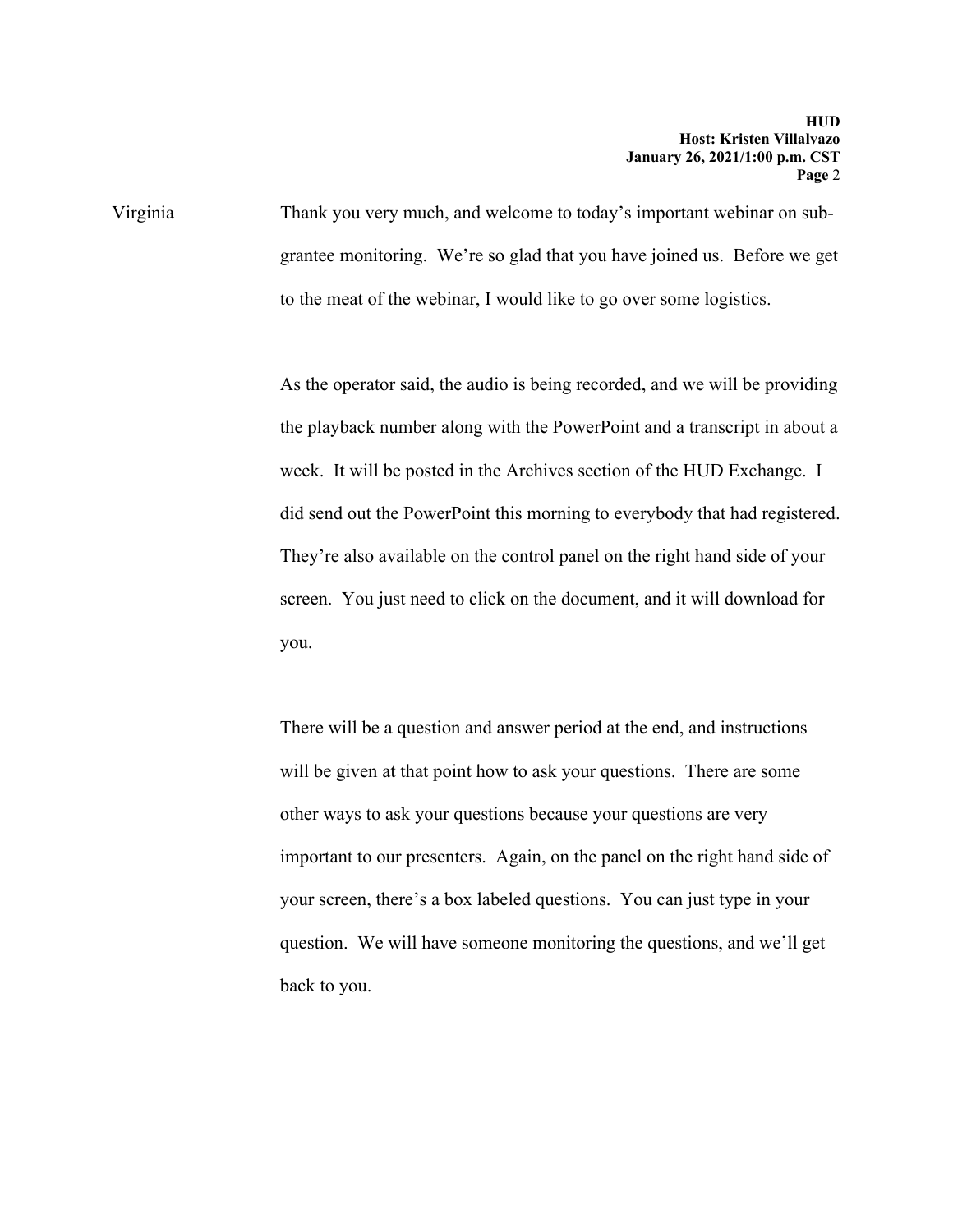Also, after the webinar is over, and at any time in the future if you have a question or a comment on this topic or any other, just send it to [housing.counseling@hud.gov](mailto:housing.counseling@hud.gov), and put the topic in the subject line so we can get the message to the right person.

If you've logged onto the webinar, you will receive a certificate of training from GoToWebinar by email. It will be in about 48 hours. You will need to print it out and save it for your records.

At this point, let me turn the webinar over to Blair Clarke. Blair.

Blair Thank you, Virginia. Welcome, everyone. Good afternoon. My name is Blair Clarke. I will be presenting the Sub-Grantee Monitoring training to you guys today. Like Virginia said, this is a very important training that we're going to go through today for grantees and intermediaries who are issuing sub-awards and sub-grants to sub-grantees and sub-recipients. It is very important to remember that that does not relieve you of the responsibility of the grant agreement.

> So, it's very important to remember that you are still ultimately responsible for how the grant funds are used and to make sure and verify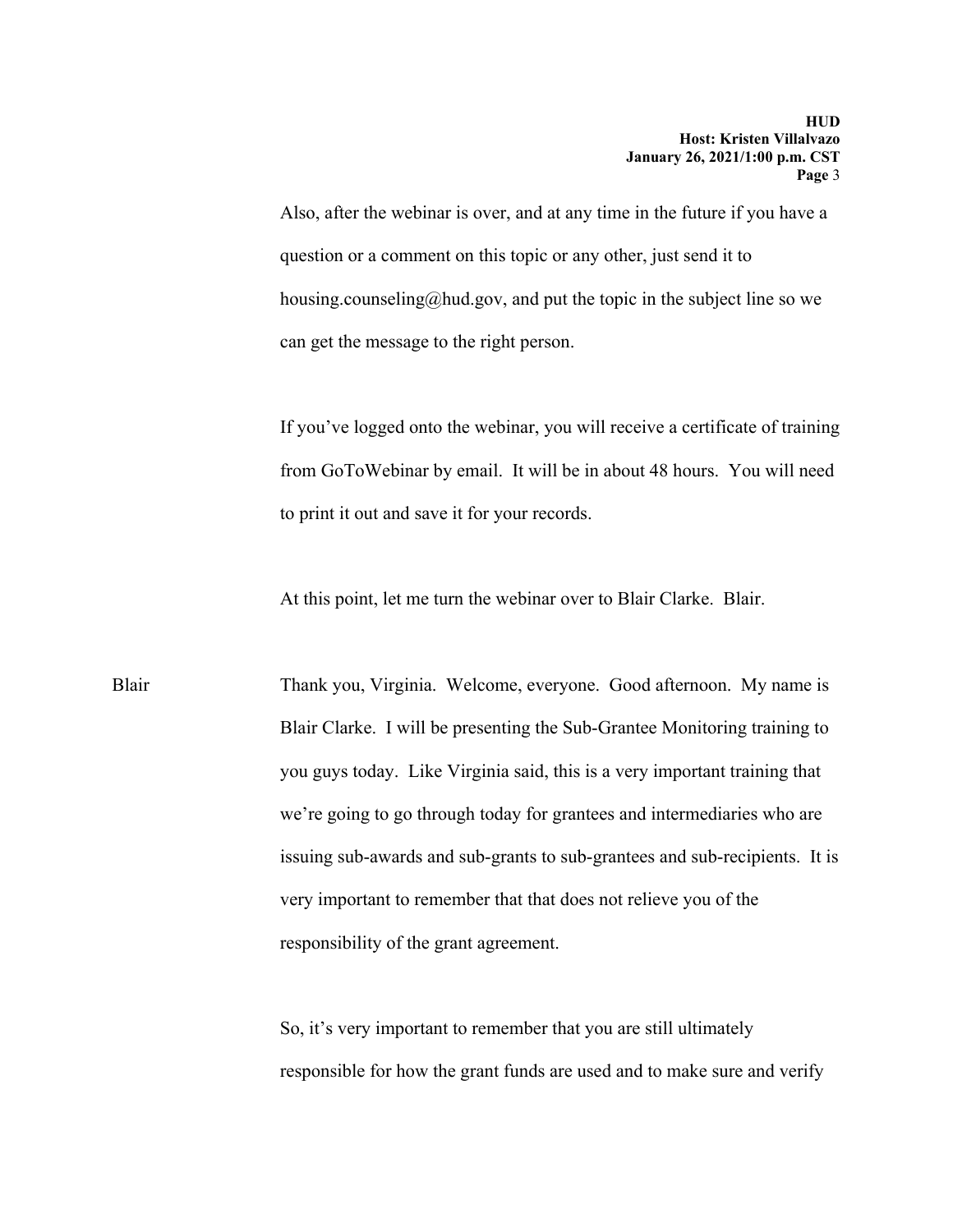the grant as well as the other applicable laws and regulations. that your sub-grantees are in compliance with the terms and conditions of

So, we're going to talk a lot today about what the grantee's responsibilities are to the sub-grantees and how to perform monitoring procedures, and some example of monitoring procedures that all grantees should have in place.

Taking a look at our agenda, we're go through a quick introduction of everyone involved on the presentation today. We'll talk about the course objectives and what we plan for you to learn today. We'll look at issuing awards to sub-grantees and what the requirements are for issuing awards and what the eligibilities are for who you can issue sub-awards to, and the documentation that is necessary to keep whenever you have sub-grantees.

We're also going to look at the standards for monitoring sub-grantees. What are the standards for, say, in the grant agreement for monitoring subgrantees? What are the standards in the Uniform Guidance? We're going to go through that section of the Uniform Guidance that gives direction for all pass-through entities and the standards that must be required for monitoring.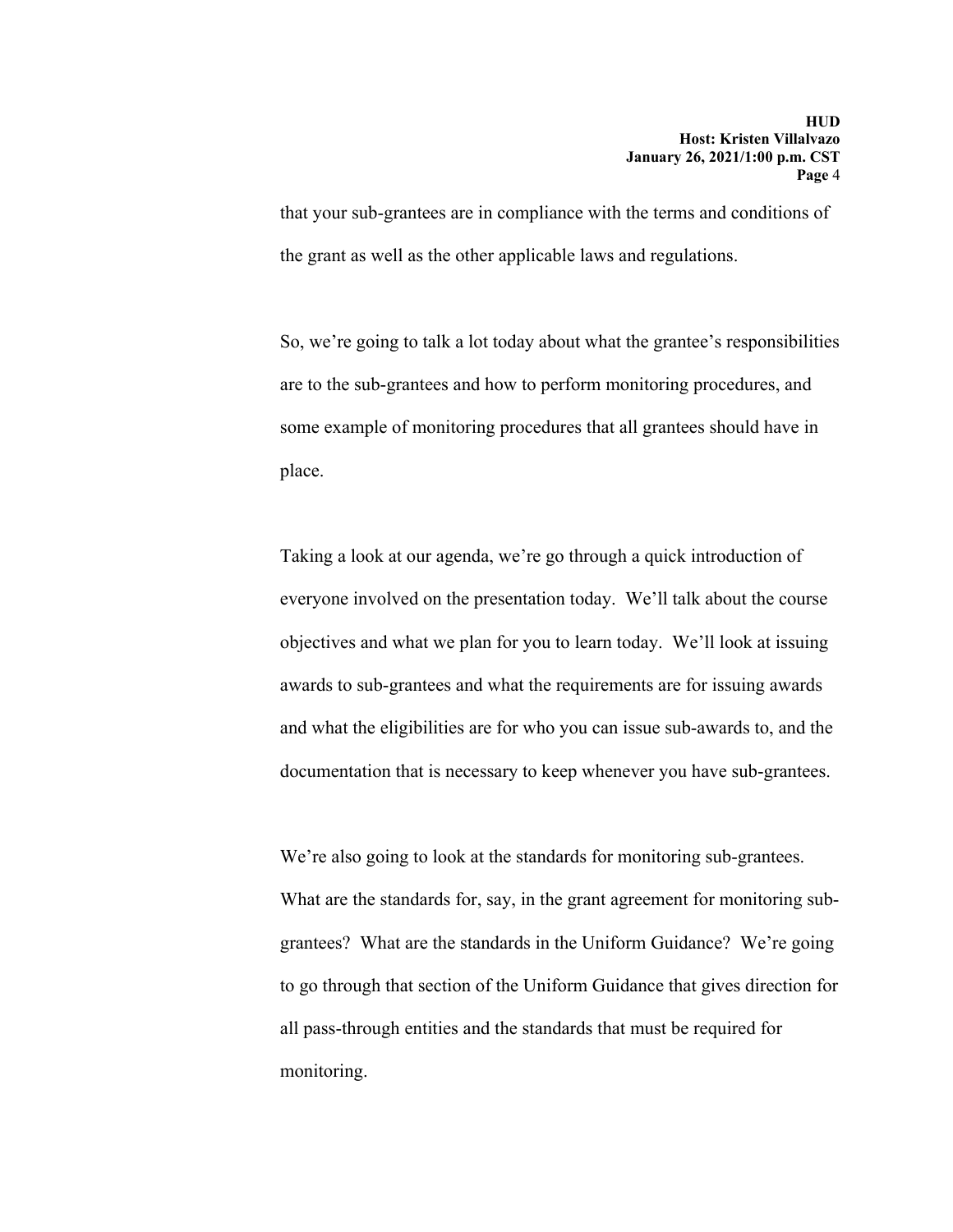Then, we're going to look at the grantee's monitoring responsibilities and what your responsibilities are and what you should be looking at. We're going to go through a few examples as well on things that all grantees should be monitoring for their sub-grantees.

So, again, my name is Blair Clarke with Allmond & Company. I'll be presenting to you guys today. I have Vanessa McCollum and Raven McGriff with me as well. They'll be answering your questions on the text box, so if you have any questions, please feel free to ask them on the GoToWebinar text box, and we'll answer them at the end of the presentation.

So, let's take a look at our course objective. This course will discuss key terms, so we'll go through a few key terms. Some things that we want to make sure that you understand: what a grantee is, what a sub-grantee is. So, we'll define those words because we're going to use those terms a lot throughout the presentation, so we're going to define them to make sure that everyone is clear on what exactly a grantee is, what a sub-grantee is, pass-through entities, and affiliates.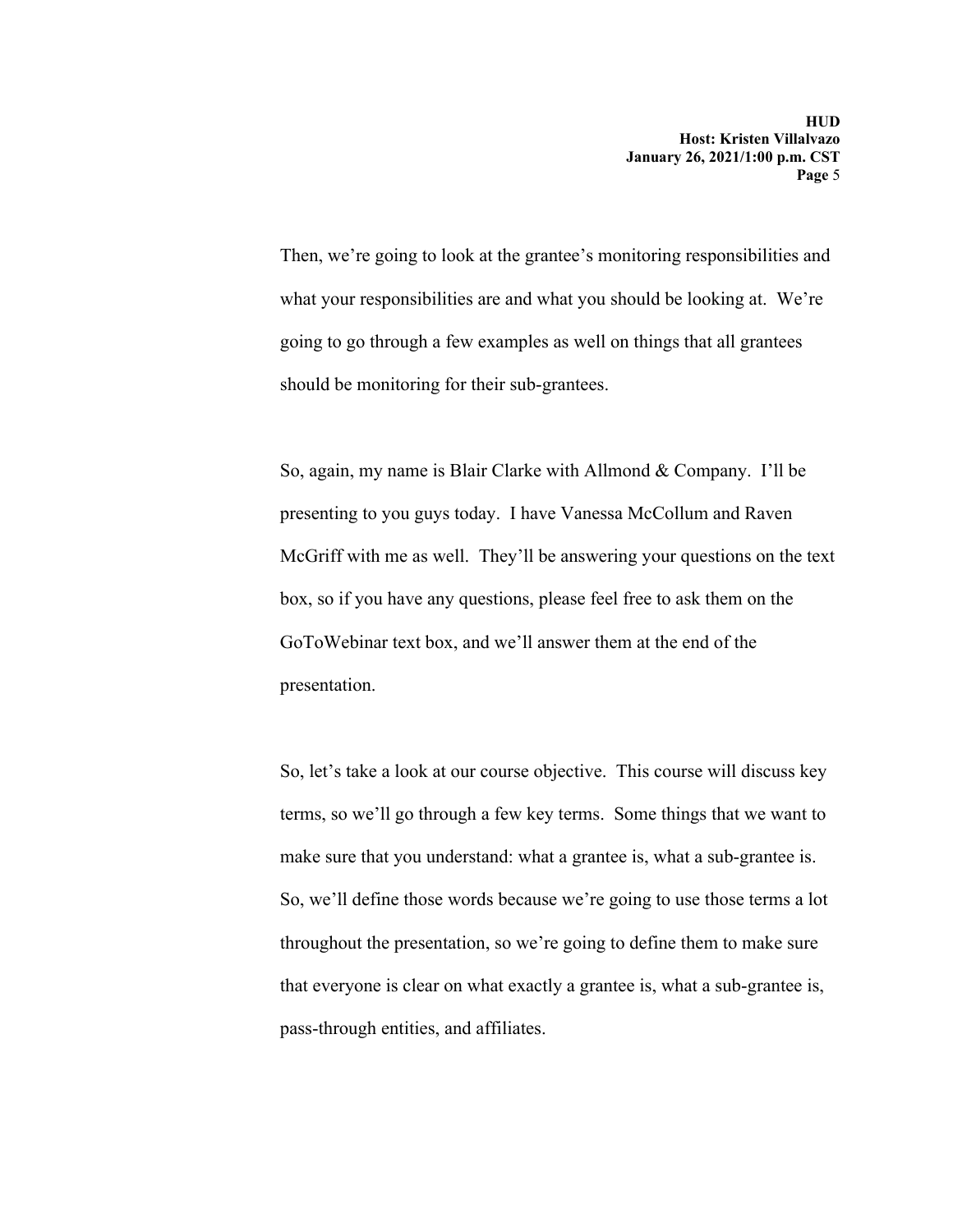The course will also discuss the required policies and procedures that a grantee must follow when issuing grants to sub-grantees. So, we'll go through the required policies and procedures, what documentation is necessary to be kept whenever issuing grants to sub-grantees, sub-awards and sub-award agreements, and what should be required in those agreements.

Then, the course will also discuss the grantee's responsibility to monitor the activity of the sub-grantee. Again, you are responsible. You are still ultimately responsible for the grant agreement and the terms in the grant agreement. So, monitoring activity is very, very important so that you can verify that your sub-grantee is in compliance with everything that needs to be in compliance for the grant agreement as well as the Uniform Guidance

Let's start with a few key terms. Like I said, we're going to use these terms often and a lot throughout the presentation, so we want to define them so we make sure everybody is on the same page and everyone is clear as to what these terms mean when we reference them.

.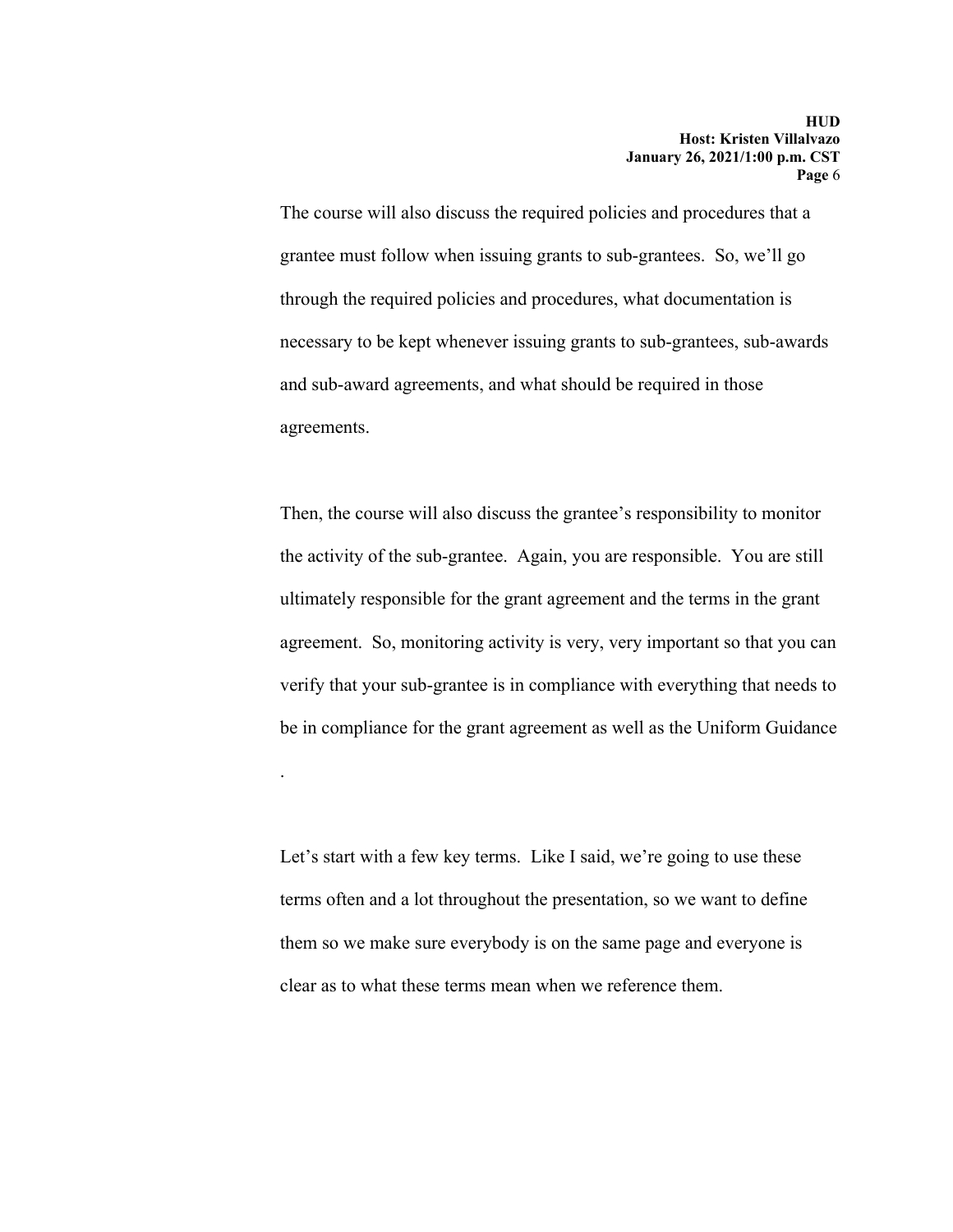So, grantee. The definition of a grantee is, "A HUD-approved counseling agency or state housing finance agency that received housing counseling funds from HUD pursuant to the FY 2020 grant agreement." Now, we're referencing 2020 grant agreement a lot on today's slides, but this applies to multiple different grant years.

A grantee is a housing counseling agency that's been HUD-approved and receives funds directly from HUD. If you are receiving funds directly from HUD, then you are identified as a grantee.

For sub-grantees, it's defined as, "An affiliate of a HUD-approved intermediary or state housing finance agency that receives a sub-grant of housing counseling funds provided under a HUD-housing counseling grant."

So, these are people who are receiving funds from the grantees. They are not receiving funds directly from HUD. The grantee receives these funds directly from HUD, and the sub-grantee receives funds from the grantee, so it's an important distinction to remember.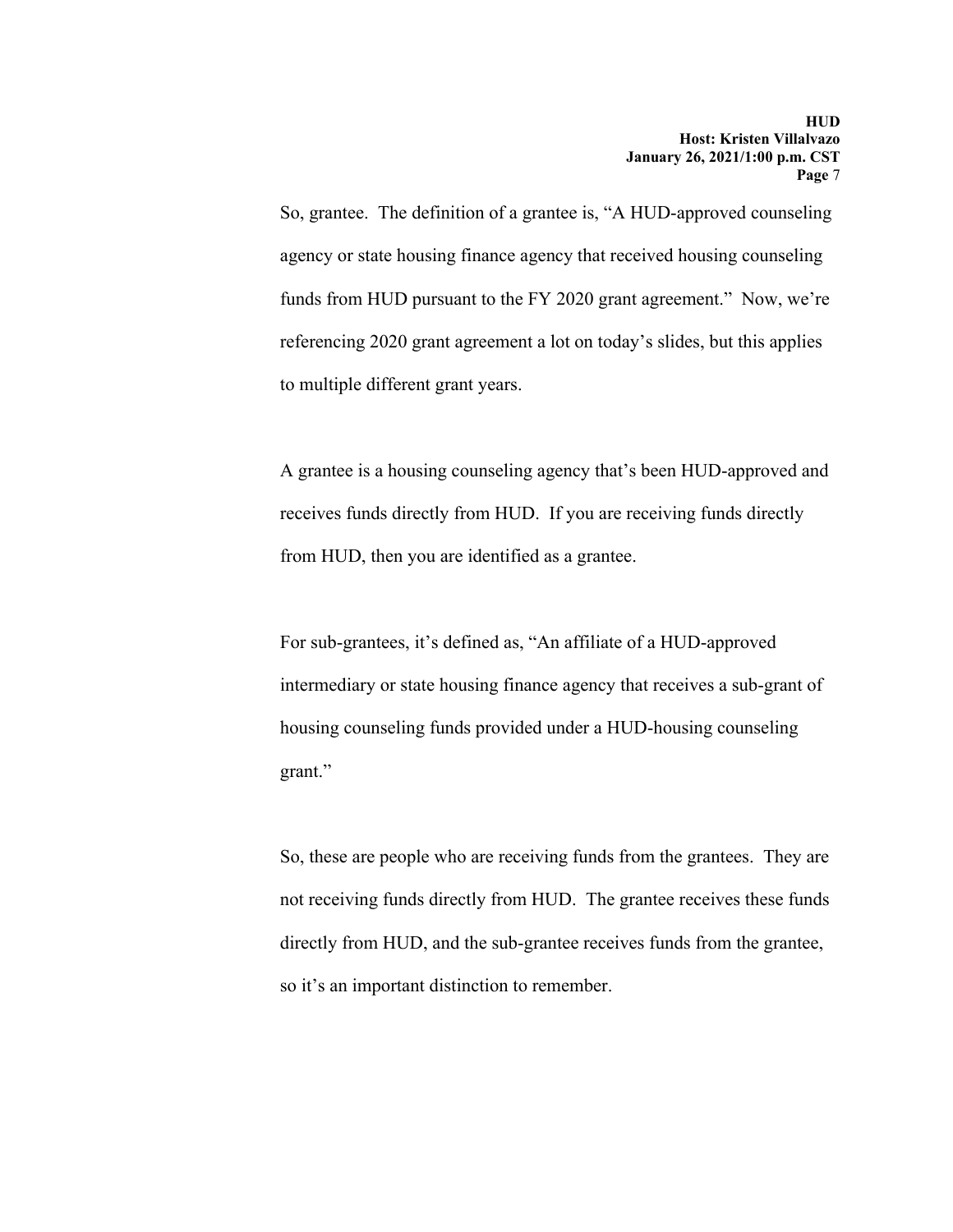Next is affiliate. "An affiliate is a nonprofit organization participating in the HUD-related housing counseling program. It is also a tax-exempt organization in good standing under the laws of its state and authorized to do business in states where it proposes to provide housing counseling."

These are oftentimes sub-grantees as well. They're considered to be affiliates. They are participating in the housing counseling program, but they may be sub-grantees. It's important to remember that's affiliates, sub-grantees.

Then, we have pass-through entities. "A pass-through entity is a nonfederal entity that provides a sub-award to a sub-recipient to carry out a part of the federal program."

So, there are grantees and there are agencies that receive HUD funding, and they pass them through to other agencies, to other sub-awards, to other sub-recipients. These are consider to be pass-through entities. They receive funds directly from HUD which makes them a grantee, and they pass it down to other sub-recipients, to other sub-grantees.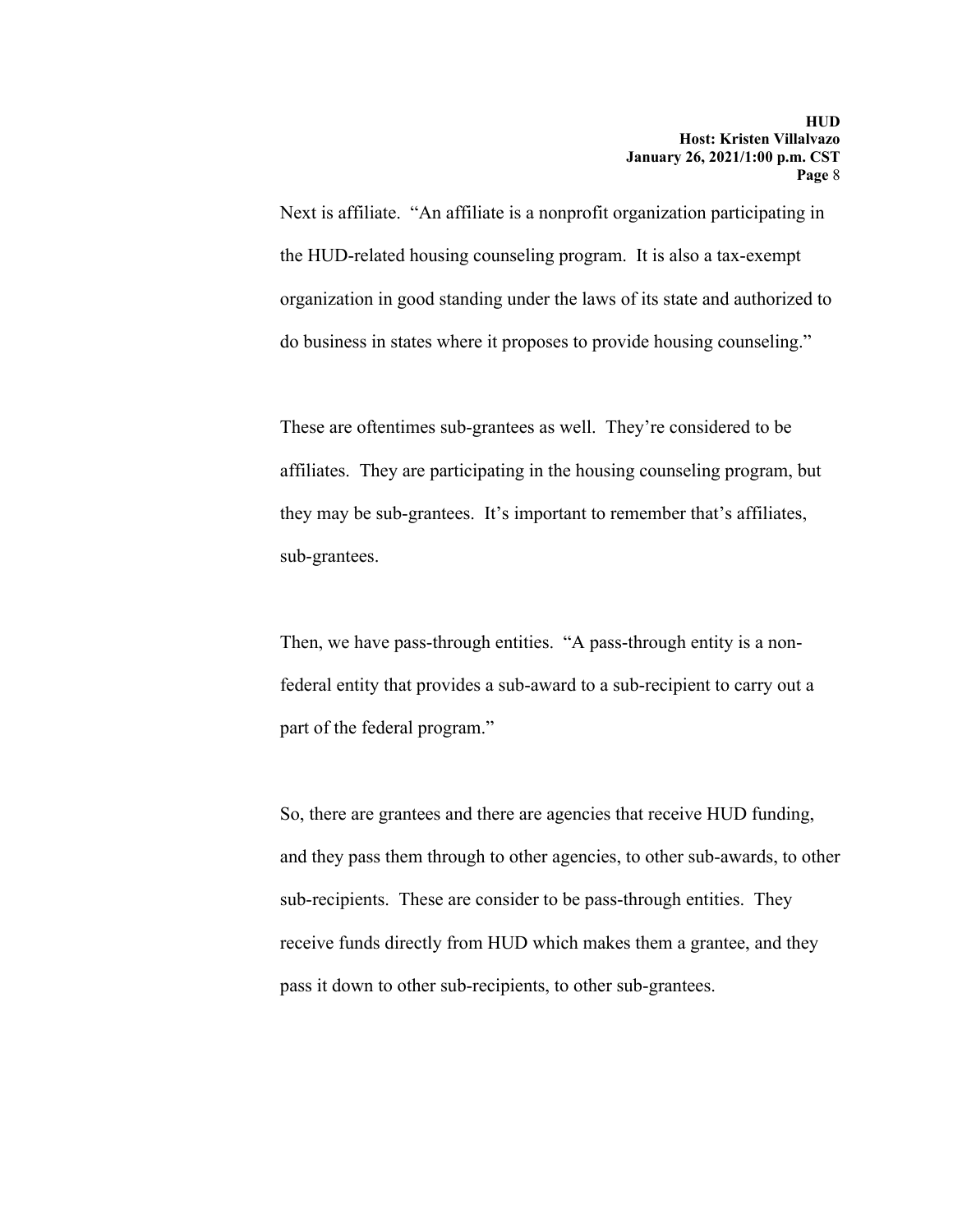Let's take a look at the Housing Counseling Program FY 2020 grant agreement. Again, we're going to reference 2020 grant agreements today, but most of these things apply to other grant years as well in the past and probably most likely in the future. I just want to make sure you read through the grant agreement so that you're clear on what the rules are for that year, but in 2020 it states that, "For eligible sub-grantees and branches, a grantee may make sub-grants to affiliates that are not HUDapproved, provided the quality of service provided by the affiliate meets or exceeds the standards for HUD-approved local housing counseling agencies. The grantee must certify the quality of services provided by the sub-grantee. HUD reserves the right to request documentation to support the certification."

So, as a grantee, if you're receiving funds from HUD you have the ability to make sub-grants to your affiliates even if they're not HUD-approved, but if you are making a sub-grant to a non-approved HUD affiliate, then you must provide your own investigation, your own quality service check to make sure that these affiliates and these agencies meet or exceed those HUD standards.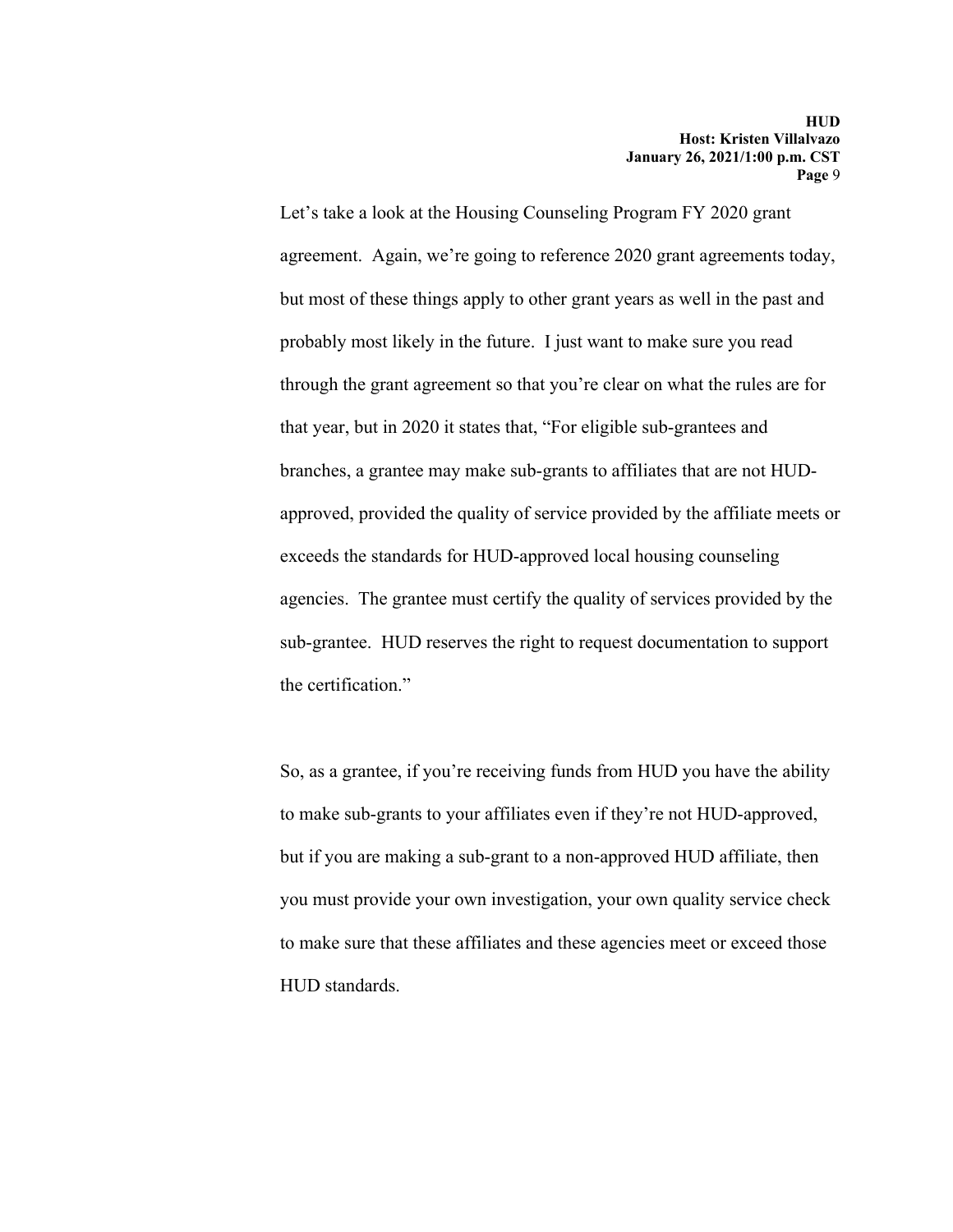So, you have to do your own investigation, your own research, your own quality assurance checks to make sure that they meet or exceed HUD standards. Note that that documentation must be available. If HUD requests that documentation from you, you must be able to provide what kind of research you did, what kind of investigation you performed, what standards were met, what the quality control plan in place was, what certifications were done. So, that documentation must be available and provided to HUD upon request.

Some other grantee requirements. Changes to the composition of the grant agreement and branches. "To amend the list of sub-grants, grantees, branches, or corresponding sub-grant amounts after the execution of the grant award, the grantee must send the HUD POC a written request."

So, if you go through grant execution process, and you get approved, but later you need to make changes to your sub-grantee list, maybe that subgrantee falls off, maybe a new one comes in, maybe you have to make modifications to the budget. If that happens, you need to let your HUD POC know in a written request and get approval for the new list of subgrantees in the new budgeted amount.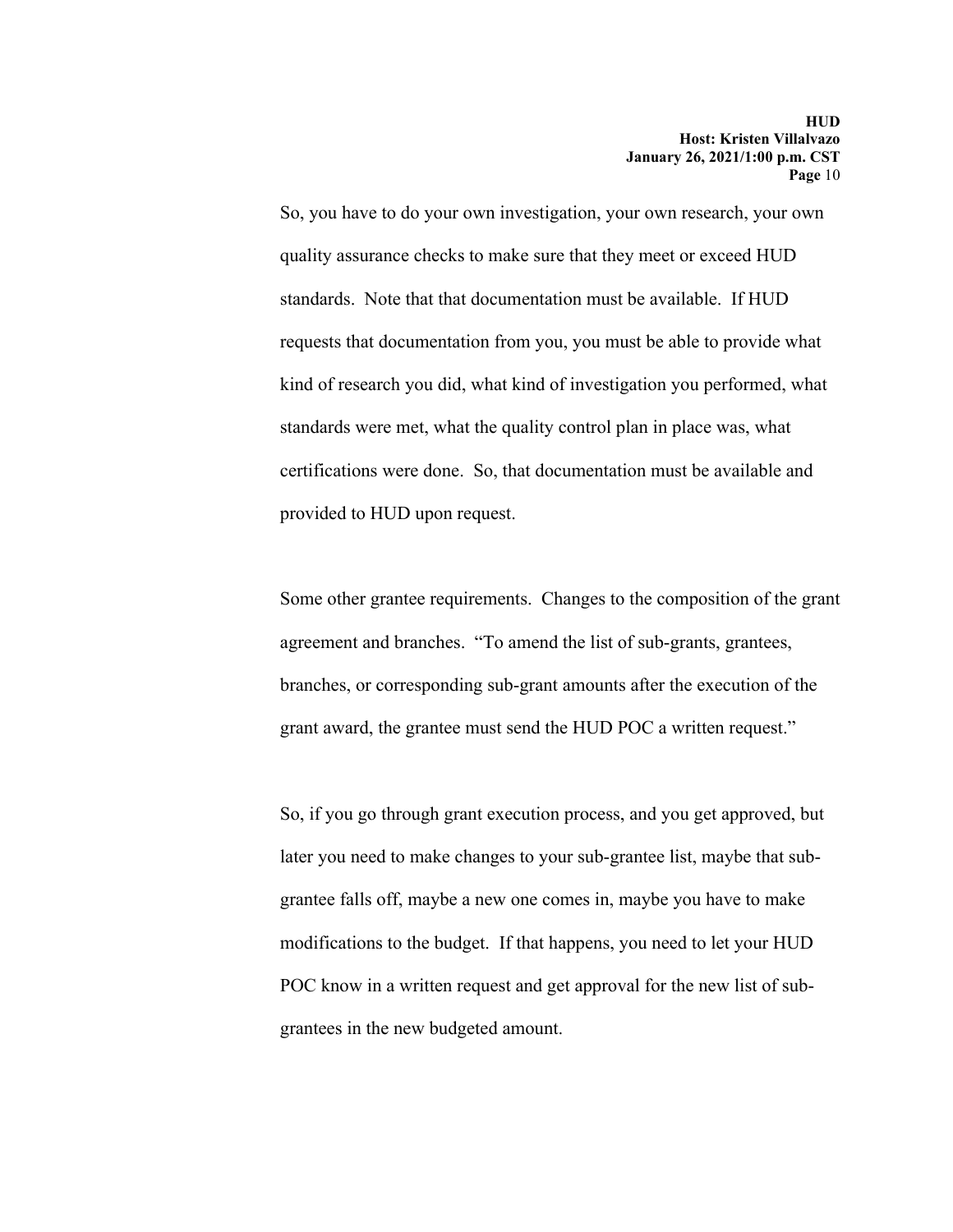Funding agreements between the grantee and sub-grantees. "Grantees shall execute a written agreement with each sub-grantee before disbursing funds to the sub-grantee. The sub-grant agreement must clearly delineate the mutual responsibilities for program management including appropriate timeframes for reporting results to HUD and other relevant provisions in the grant agreement."

So, again, you must have a written agreement with your sub-grantees, a documented, written agreement signed by both parties that clearly understands what the responsible parties are. Note that you are responsible for the grant and your sub-grantee's responsibilities as well. So, that should be documented in a written agreement.

Also in that written agreement, you should note the timeframes for reporting results. All grantees are required to submit quarterly reports to HUD. You should also require you sub-grantees to submit quarterly reports to you. It should be documented in the grant agreement what those timeframes are. Make sure you give yourself enough time for sub-grantee to submit reports to you, have time to review them so you can combine them and send them off to HUD. Establish those timeframes in the written agreement, in that sub-agreement.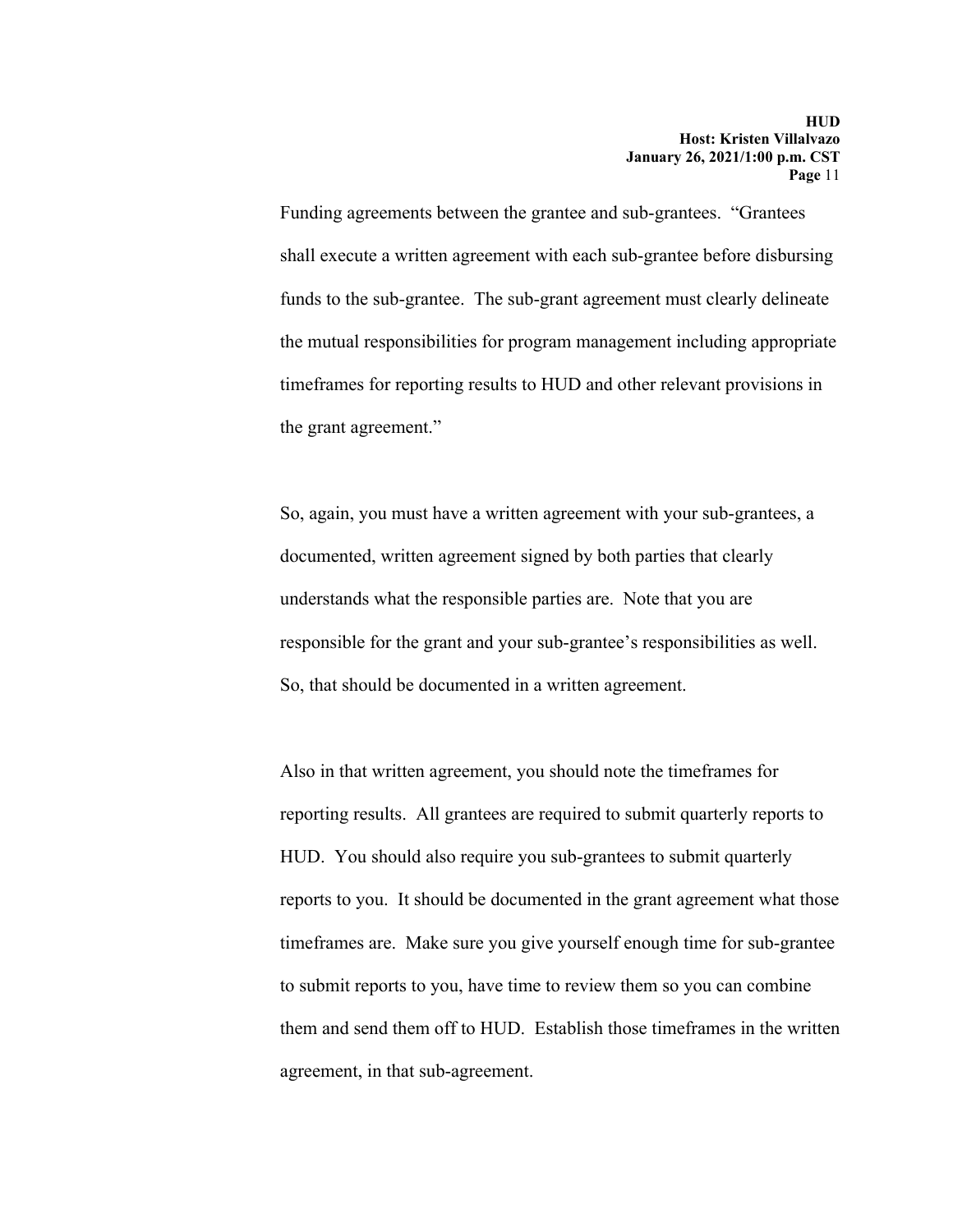Let's talk about the grantee's responsibility for grant administration. Again, we talked about it in the beginning, but the grantee is still responsible for the grant administration. You are still responsible for how the sub-grantee uses those funds. So, you want to make sure that you understand that this does not relieve you of the responsibility of the grant by just issuing sub-grants.

Paragraph 1 states, "The grantees shall have discretion to implement use of its grants through its sub-grantees and is responsible for the managing of the daily operations." So, this will give you the authority to give subgrants. In the grant agreement it states that the grantee has that discretion to issue sub-grants. That's what that sentence is stating.

"The use of sub-grantees does not relieve the grantee of its responsibility for complying with this agreement and other applicable laws." Very, very important. Just because you are issuing sub-grantees, and another agency is expending these funds, that does not relieve the grantee of that responsibility. So, you have to make sure that your sub-grantees are in compliance with the grant agreement as well as other applicable laws and regulations like the Uniform Guidance.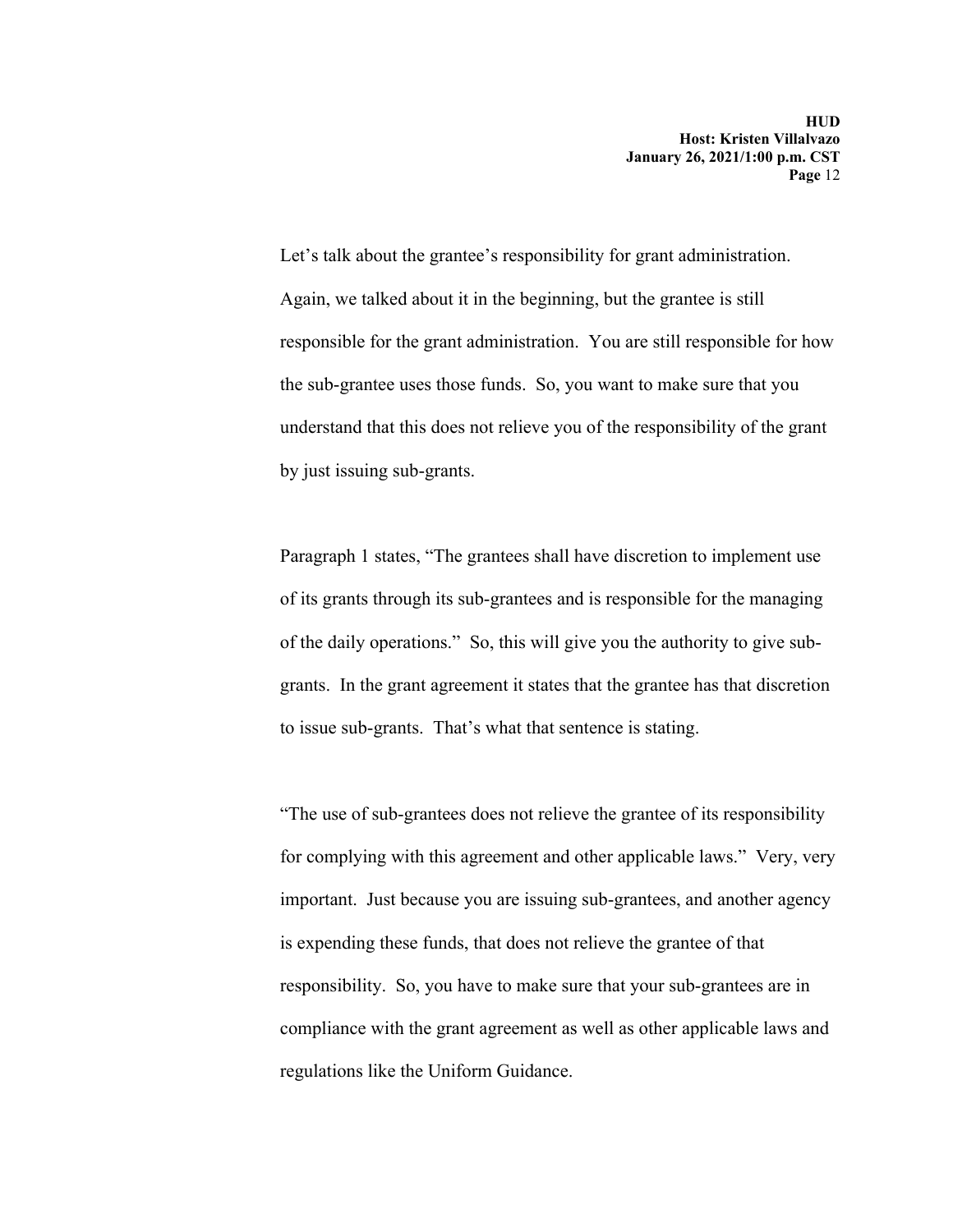"The grantee agrees to accept responsibility for a sub-grantee's compliance with the applicable provisions of this agreement." So, this is coming straight out of the grant agreement. It is stating that you are still responsible, the grantee, for the sub-grantee's compliance. It is your responsibility to verify that the sub-grantees are in compliance with the grant agreement as well as any other applicable laws and regulations.

"The grantee must monitor the performance of its sub-grantees and take appropriate action to resolve all problems to ensure compliance with this agreement, sub-grant agreement, and other applicable laws." So, again, it is stated in the grant agreement that all grantees much monitor the performance of the sub-grantees. In order to verify that your sub-grantees are in compliance, they are using these funds appropriately, you must perform monitoring procedures.

You must also monitor their performance as well. Are they using the grants for how they're supposed to be used? Is it being used for housing counseling activities? It is up the grantee to monitor that performance and take appropriate action if you have any issues. It is your responsibility to take action to resolve any problems that might be identified.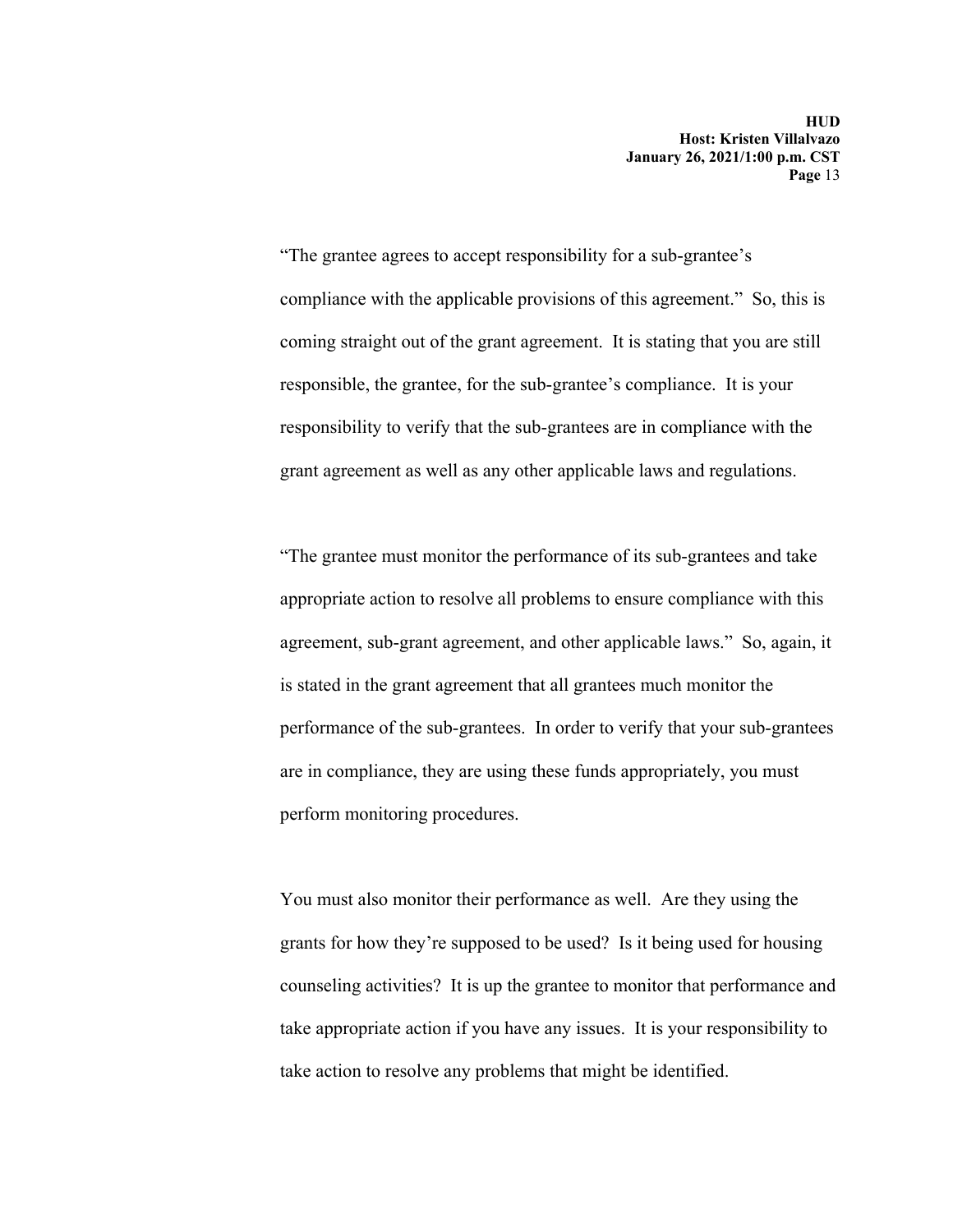"Grantees must have in place a quality control plan that specifically outlines how grantees monitor the performance of the sub-grantees. This quality control should be available to HUD upon request." Okay, you must have a quality control plan in place, written documentation on how you do your quality control. How do you verify that the sub-grantee is in compliance? How do you verify that the sub-grantee's housing counselors are certified, are trained?

You have to have a quality control plan in place to verify that what the sub-grantee is doing and what they are submitting is correct. That should be a part of your monitoring procedures to make sure that quality control is being performed. This quality control plan should be documented, written documentation, and available to HUD upon request.

"The grantee must maintain copies of all sub-grants and a written record explaining how it disbursed funds to the sub-grantees. The sub-grant agreements and records must be available to HUD and the grantee's subgrantees." So, again, you must have documented, written agreements with your sub-grantees. That's your sub-grant agreement. It's written documentation signed by both parties, the grantee and the sub-grantee.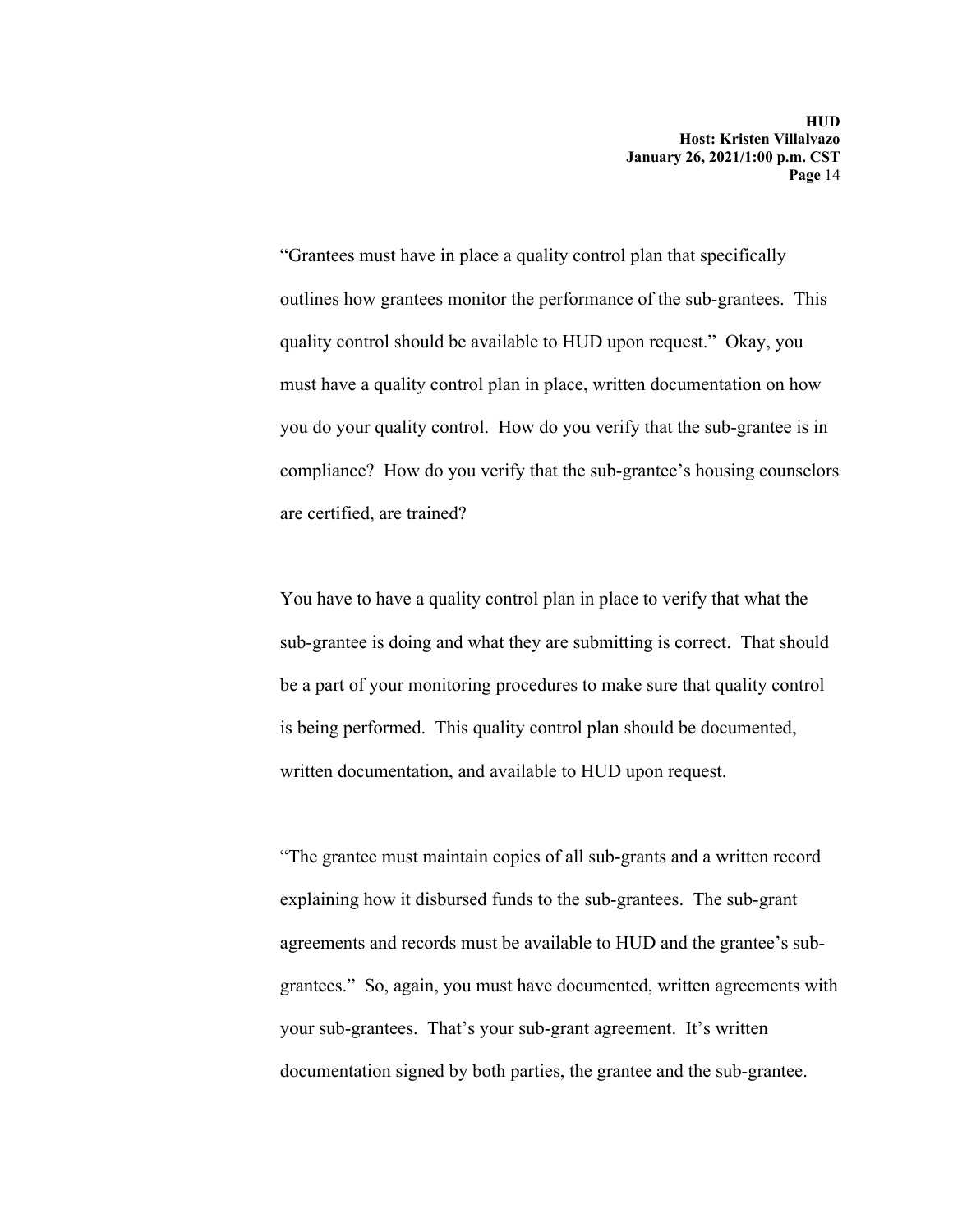You must also have documentation explaining how you disbursed those funds. So, how does the grantee get reimbursed? How do they pay the grant money back to the sub-grantee? How is that distributed?

You want to have that documented so they can have records if they were repaid, and you have documentation that you paid them. These sub-grant agreements, these records, again, must be available to HUD. Their documentation should be ready and available for HUD and the subgrantees as well. I'm sure they would like a copy of all this documentation as well.

Then, lastly, "The grantee must fulfill its responsibilities as a pass-through entity under the Single Audit Act 2 CFR 200 Section 331 and the applicable compliance supplement." So, these are the other laws and regulations that we refer to. The grantee must fulfill its responsibilities of as a pass-through entity.

In the Uniform Guidance, which also references 2 CFR 200, they have its own responsibilities established for pass-through entities. So, let's take a look at some of those.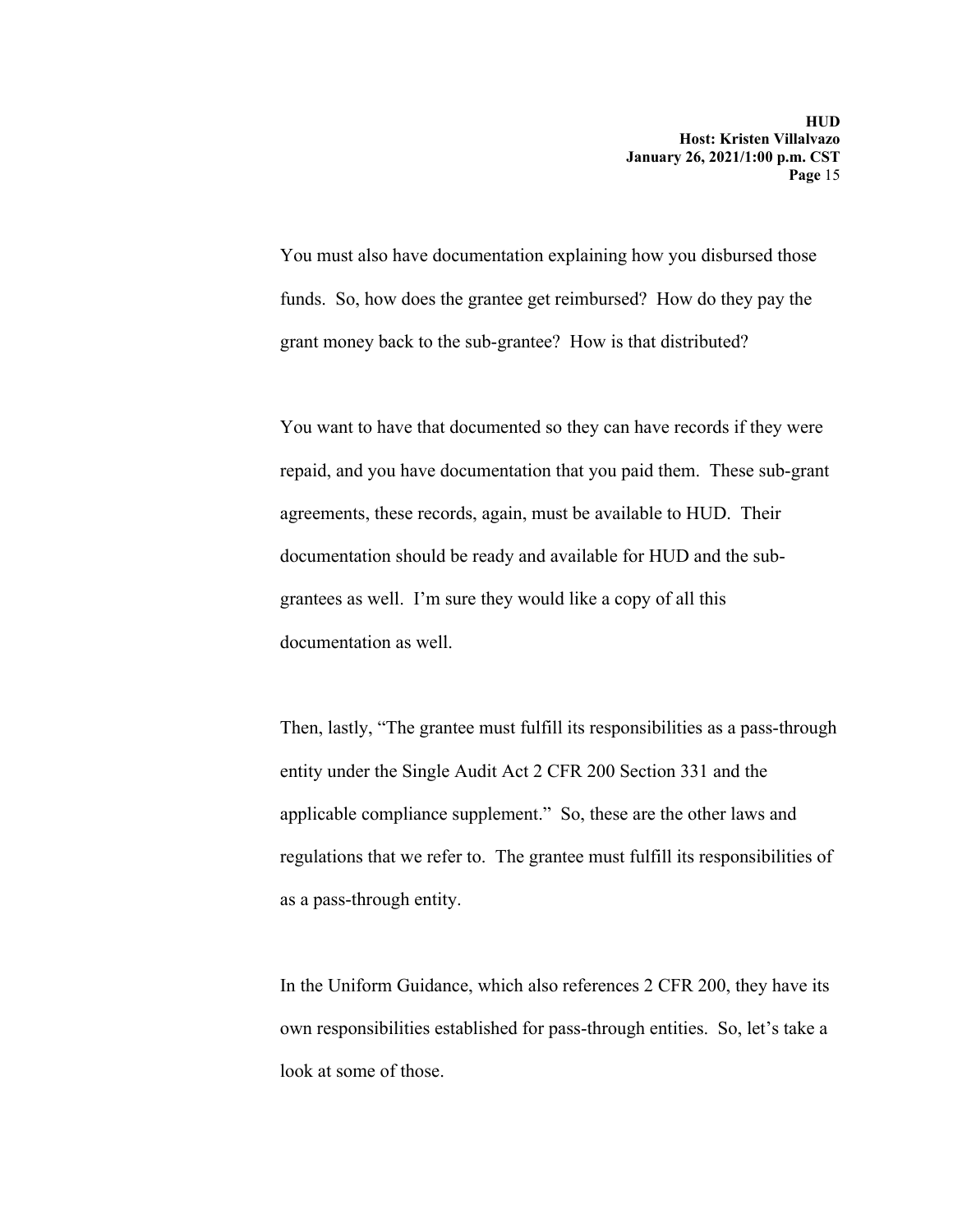On the Uniform Guidance—we've talked about the Uniform Guidance ad nauseam in other presentations that we've done. We're going to continue to do so today. For those of you who are not familiar with the Uniform Guidance, the Uniform Guidance sets the authoritative guidance for all things federal awards in the federal government. So, it is the main authoritative guidance that we could go to that all grantees as well as the agency must follow.

Whenever I have a question on anything grant-related, the first place I go to is the Uniform Guidance and check that. So, you want to be familiar with the Uniform Guidance also referred to as 2 CFR 200. You'll see those references a lot throughout the presentation. It's also referred to as the Super Circular as well, but everyone should be familiar with the Uniform Guidance and what's in it.

It's a pretty boring read, so you don't have to read every single line on it or have it memorized, but you should at least be familiar with everything in it and be able to find the things that you're looking for. Today we're going to talk about the specific requirements for sub-grantee monitoring.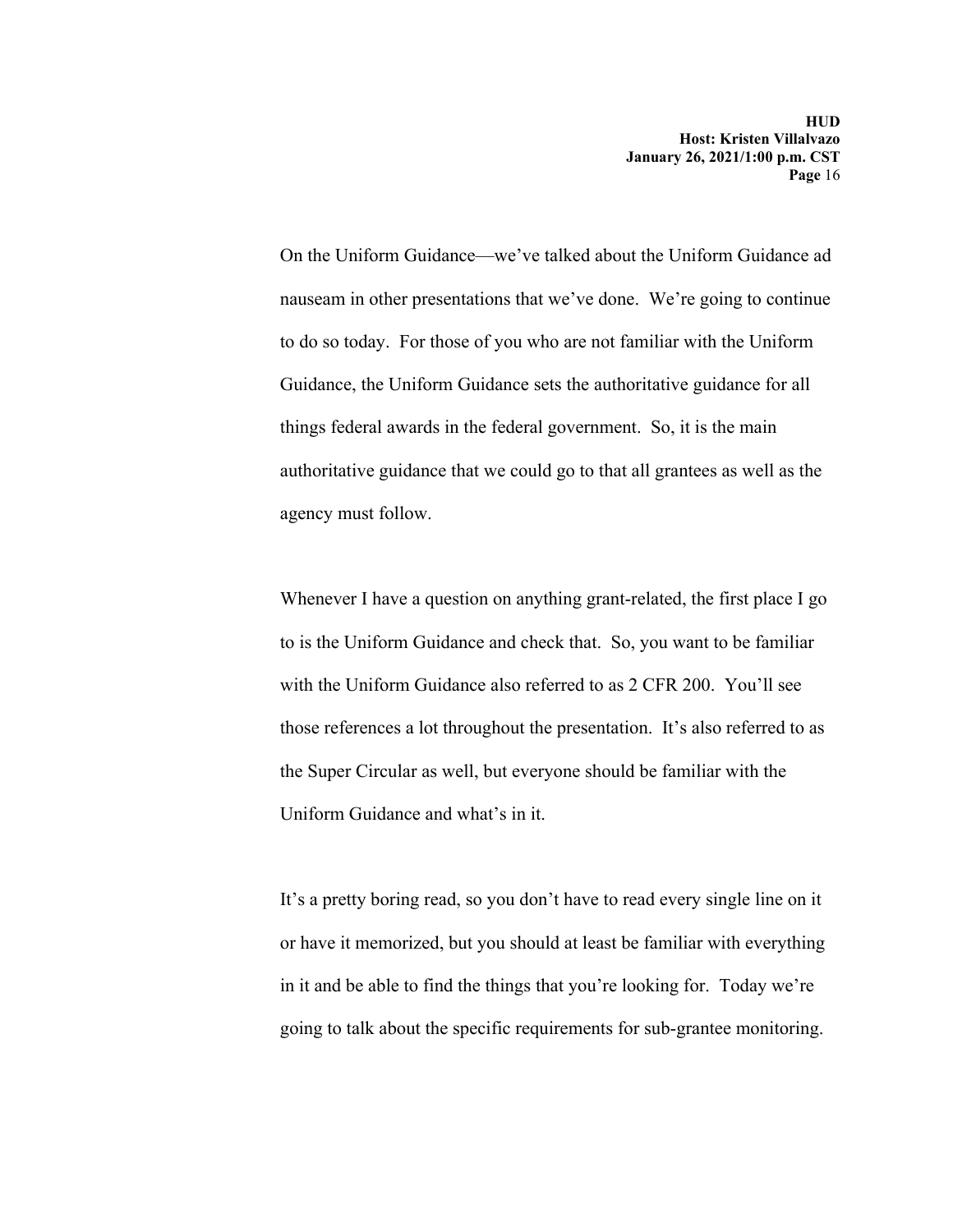In the Uniform Guidance, 2 CFR Sub-Part E is Cost Principles. Section 200.331 requirements for pass-through entities states in part, "All passthrough entities must impose all requirements onto sub-grantees so that federal award is used in accordance with federal statutes, regulations, and the terms and conditions of the federal award."

So, again, all pass-through entities must impose their requirements that they have, their responsibilities to the grant agreement, to the Uniform Guidance they must impose those requirements onto the sub-grantees. It is your responsibility to make sure that the sub-grantees are fulfilling those requirements.

Paragraph B states, "All pass-through entities must evaluate each subrecipient's risk of noncompliance with federal statutes, regulations, and the terms and conditions of the sub-award to determine appropriate subgrantee monitoring."

So, you should identify what the risks are of noncompliance for each one of your sub-grantees. You want to look at some of their—if they've had noncompliance issues in the past. Have they had a history of noncompliance? Maybe you assess their risk at a higher risk of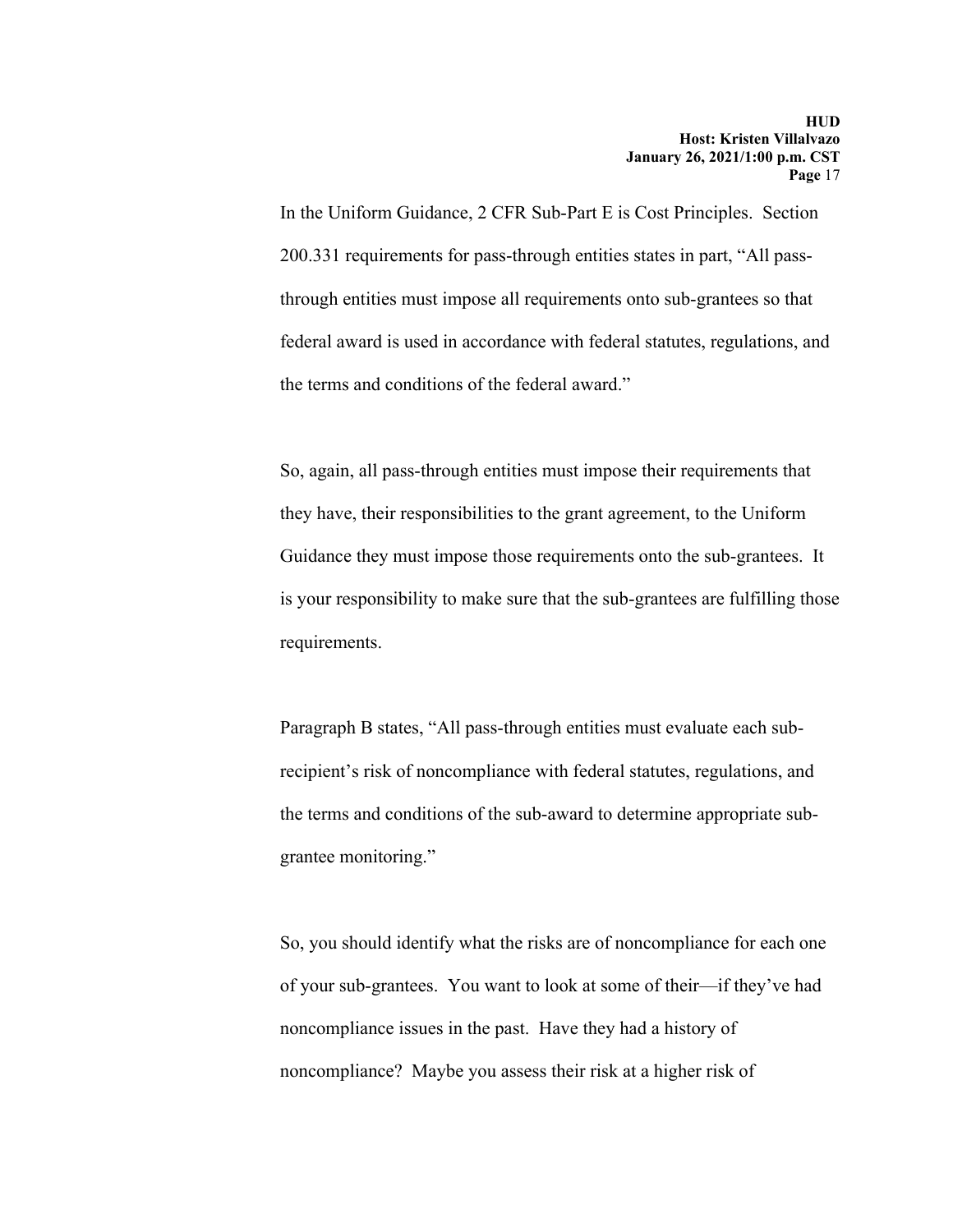noncompliance. That should alter how you do your monitoring procedures.

A higher risk of noncompliance means you have to do more monitoring procedures, you have to do more testing to verify that they're not having more issues with noncompliance. Again, you are responsible, so if you have to do more monitoring, you have to do more testing to make sure that your sub-grantees are compliant, then you have to do that.

We do the same thing as auditors. We assess risk of material misstatement. What is the risk that certain areas are misstated? If there's a higher risk, then we have to do more testing, we're going to pick higher sample sizes. So, your sub-grantee monitoring plan should do the same. Higher risk, you should do more testing.

Maybe you have a new sub-grantee that you never worked with before. You may not know if they have any noncompliance issues, so maybe the first couple years you do more testing, you do more monitoring to make sure that they're in compliance. Then, as the years go by, you realize that they don't have any compliance issues, and you can decrease and do less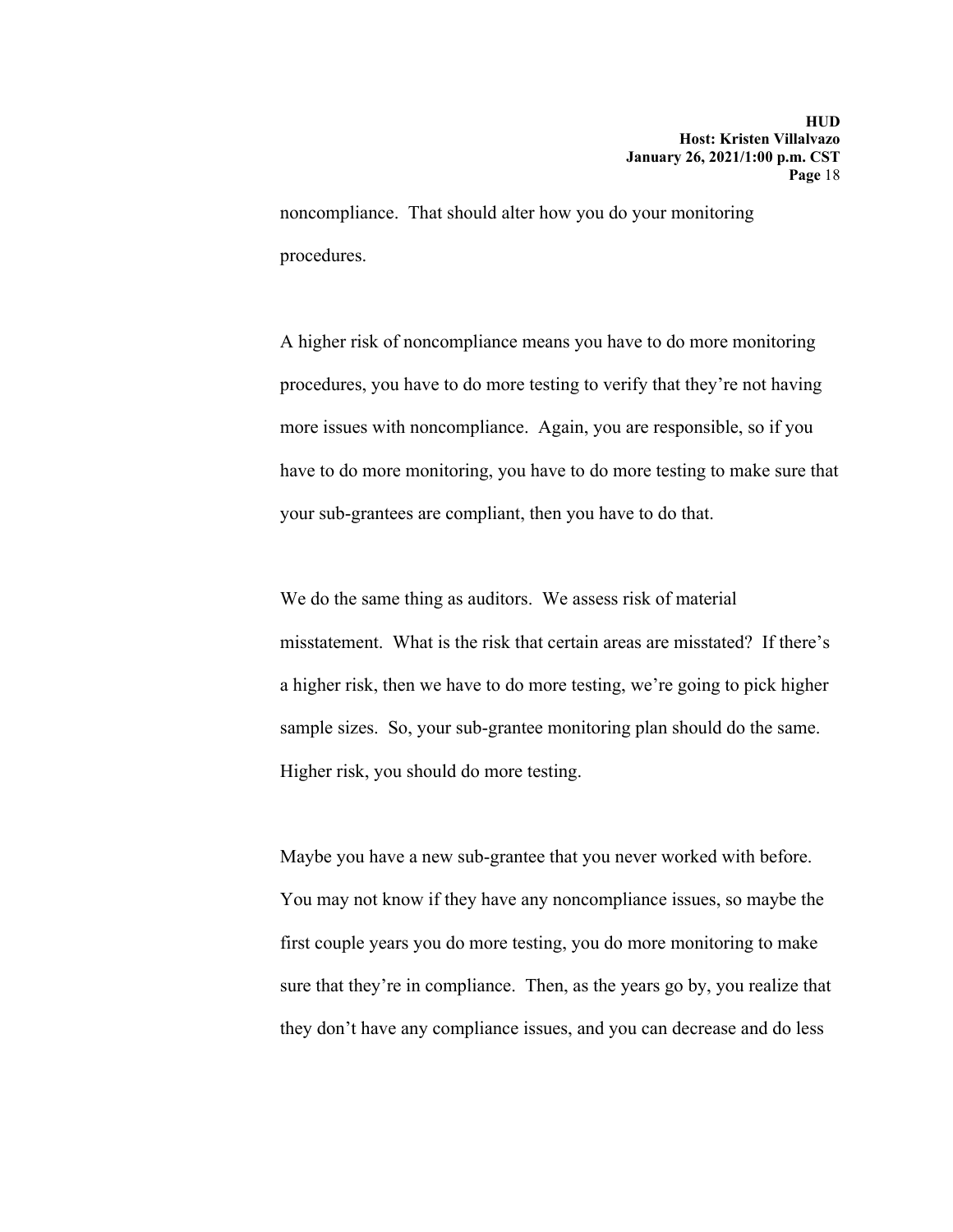testing, but for each sub-recipient, you should evaluate their risk of noncompliance.

Paragraph D states that, "All pass-through entities must monitor the activities of the sub-grantee to ensure that the sub-award is used for authorized purposes and to ensure that the performance goals are achieved in compliance with federal statutes, regulations, and the terms and conditions of the award."

So, again, it is stated in the Uniform Guidance the same way that it's stated in the grant agreement that all pass-through entitles and grantees with sub-awards must monitor the activities of their sub-grantee. You want to verify and make sure that your sub-grantees are using the award for its intended purpose.

You want to make sure that their performance goals, make sure they're reaching those performance goals that they have planned out in their performance plans. Are they reaching those goals? Are they in compliance with the grant agreement? Are they in compliance with the Uniform Guidance? You want to do monitoring activities to make sure your sub-grantees are in compliance.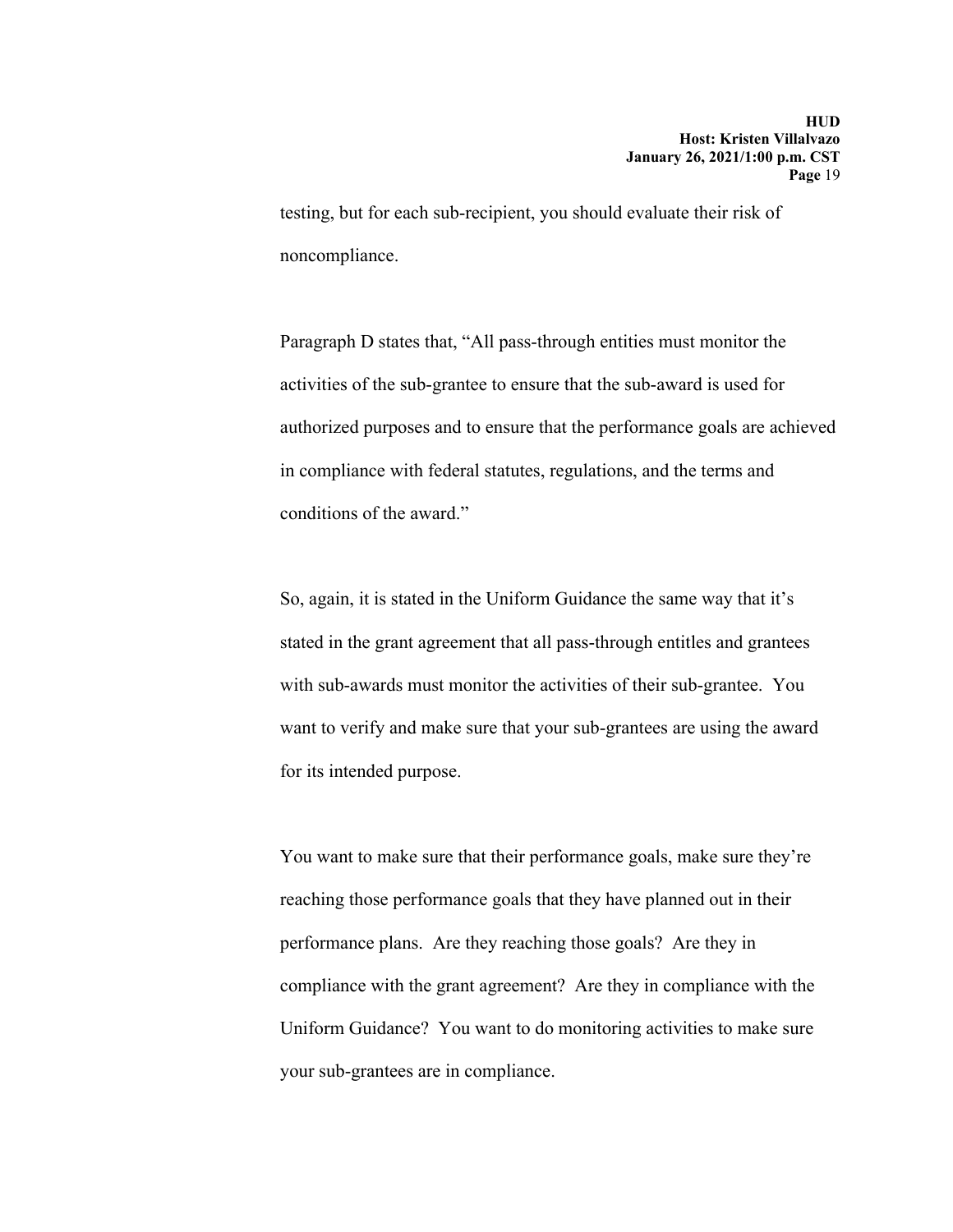"Grantee monitoring of the sub-grantee must include review of financial and performance reports." It's not just financial reports. It's not just looking at the quarterly reports. You want to look at their performance reports as well. How are they performing? Are they counseling the amount of individuals that they should be, that they say they're going to, that they're being budgeted for? You want to identify and monitor those performance reports as well as the financial reports.

Number 2, following up and ensuring that the sub-grantee takes timely and appropriate action on all deficiencies detected through audits, onsite reviews, and other means pertaining to the federal award. So, if there are any deficiencies noted, any issues of noncompliance, you want to follow up with that sub-grantee to make sure that they have implemented the corrective action plans, that they've implemented their appropriate corrective actions.

There's no point in doing reviews and giving deficiencies if no one is correcting them. So, you want to follow up and make sure that they are correcting those deficiencies noted through reviews and through audits.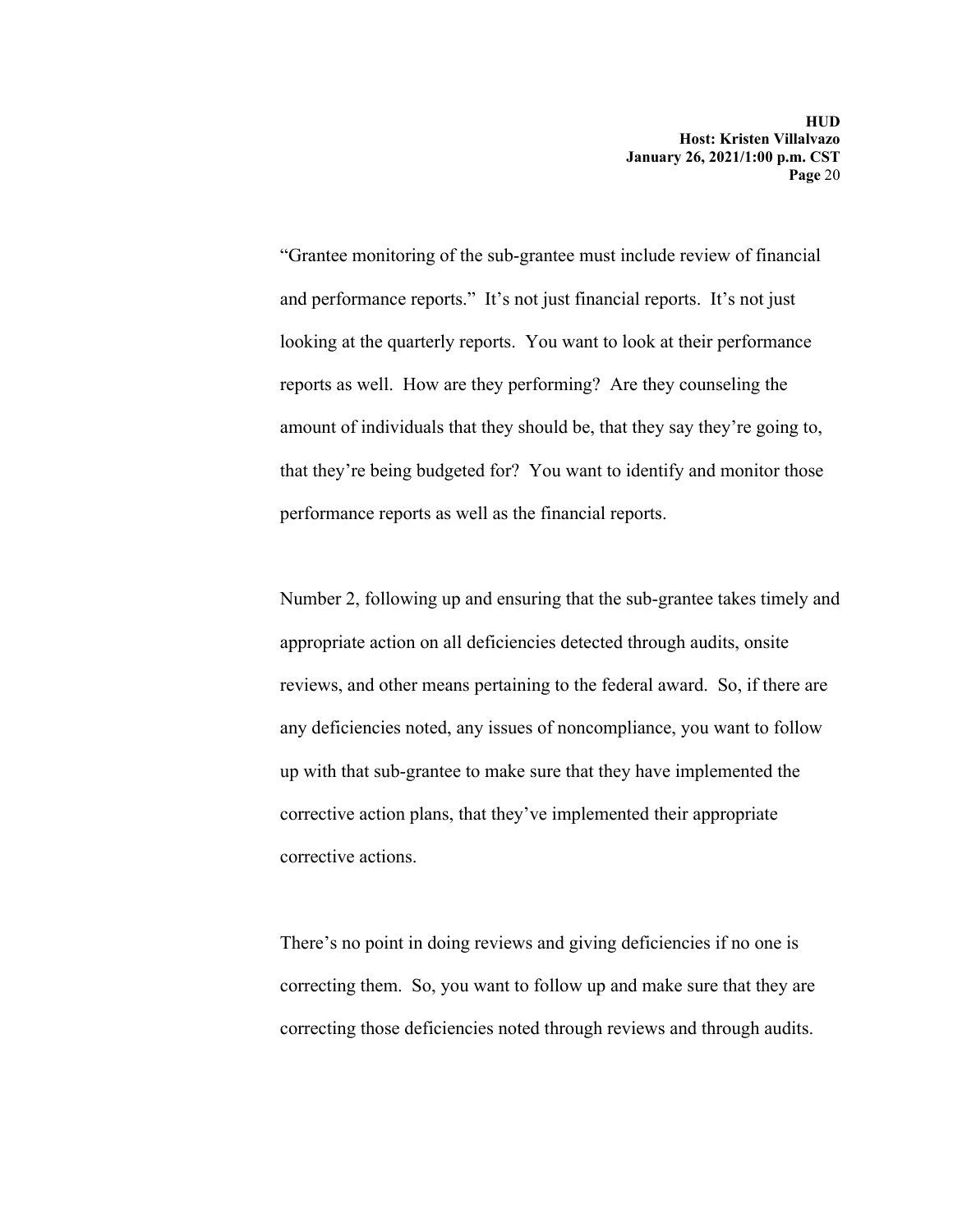Number 3, issuing management decisions for audited findings pertaining to the federal award. So, if your sub-grantees have a deficiency, you may be required to issue a management decision. When we issued deficiencies, there's usually a slot or a paragraph for adding management's response. Again, you are responsible, so you are issuing management's response to any audit findings that are identified through the federal award.

Paragraph E, "The following monitoring tools may be useful for passthrough entities." So, it gives you a few tools to use when performing your monitoring procedures. Number 1, providing sub-recipients with training and technical assistance program-related matters.

So, again, training is a good way to make sure that your sub-grantees are staying compliant, trainings like this one that we're giving to you guys. HUD wants to make sure that you guys are receiving the proper training and that you know all these rules and regulations of the grant agreement and the Uniform Guidance. There's a lot to remember. So, giving training to your sub-grantees may be useful to help them prevent having noncompliance issues in the future.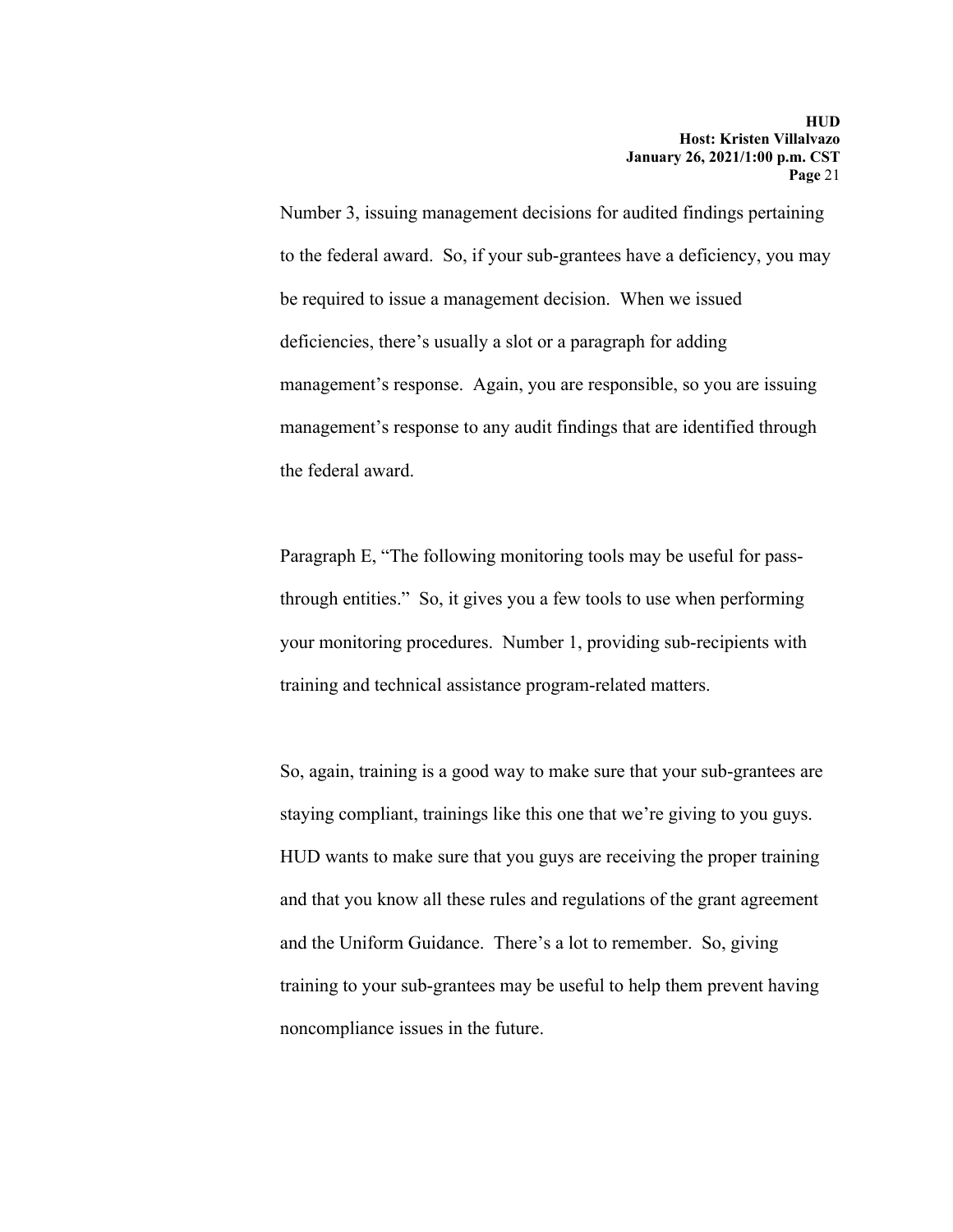Also, technical assistance. Maybe some one-on-one technical assistance may be needed on how to properly prepare reports or how to do housing counseling activities. So, you want to make sure that you have some technical assistance to provide to your sub-grantees to, again, prevent them from having noncompliance issues in the future.

Number 2, performing onsite reviews of the sub-recipient's program operations. Obviously, performing onsite reviews isn't necessarily ideal at this moment, but something to keep in mind for your monitoring plan is going actually on site to your sub-recipients' offices to see how their operations are performing. What are they doing with their daily operations? So, make sure that they are in compliance.

Look at the actual documentation, talk to some of the key personnel. These are some of the ways you can do a review to make sure that your sub-recipient is staying compliant.

Number 3, arranging for agreed upon procedure engagements. Agreed upon procedure engagements are agreements between two parties deciding we're going to look at maybe one or two specific things. So, you can work with your sub-grantees to say we're going to start reviewing this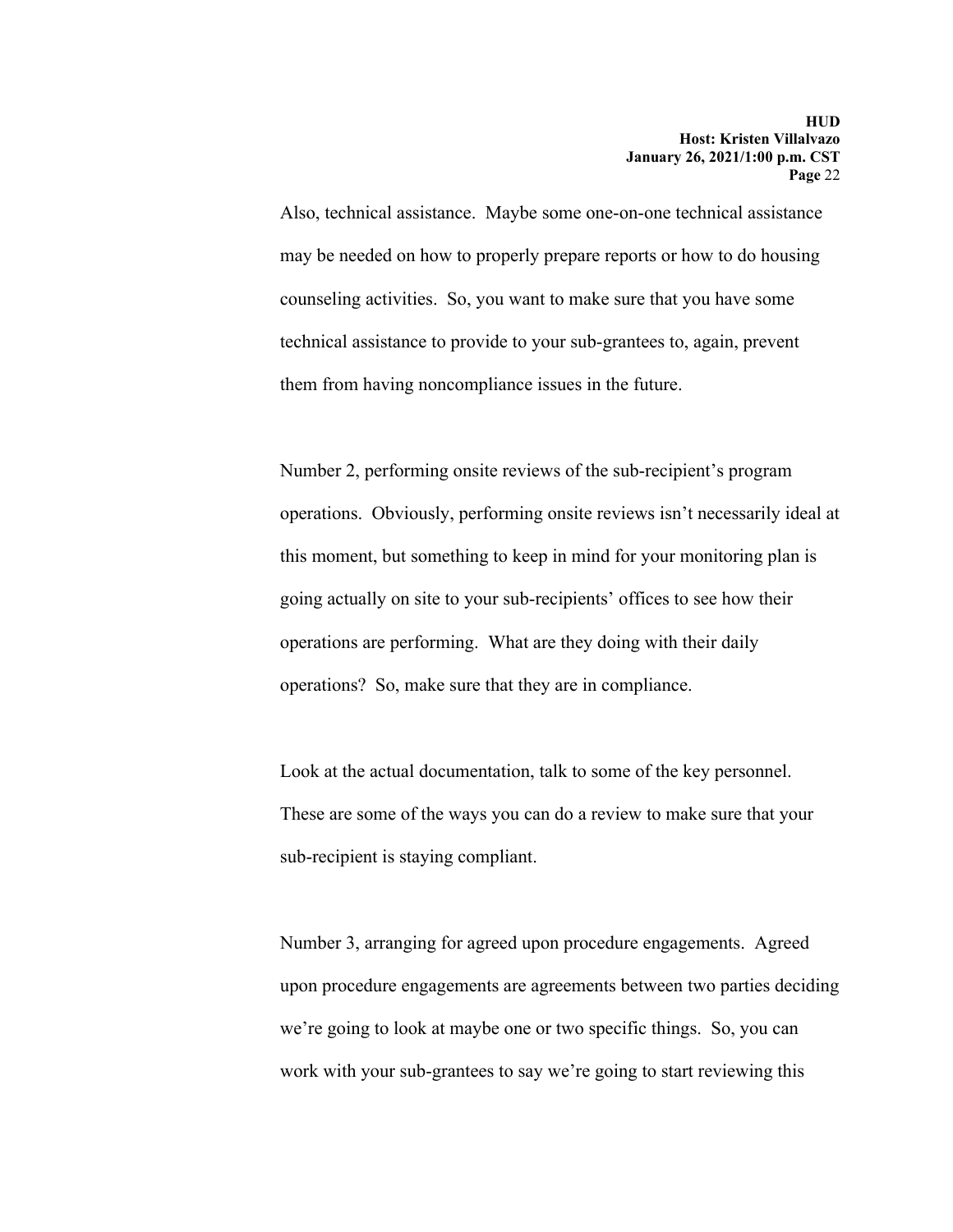particular thing and agree upon the procedures that are going to be completed. So, you can do some agreed upon procedure engagements, again, to verify that your sub-recipients are in compliance.

Paragraph F states that, "Pass-through entities should verify that every sub-recipient is audited as required." So, if your sub-recipient reaches the \$750,000 federal award threshold, they need to have a single audit. You need to verify they have that single audit performed. If they're required to have an independent financial statement audit, you want to verify that those audits have been performed. Whatever is required of that subrecipient, you want to make sure that they have that audit done.

Paragraph G states that, "Pass-through entities should consider whether the result of the sub-recipient's audits, onsite reviews, or other monitoring indicate conditions that necessitate adjustments to the pass-through entity's own records."

So, when you're doing your monitoring procedures, if you identify any issues of noncompliance, maybe you identified that the report was incorrectly prepared, maybe one of the numbers was off, you have to look at your own records. Maybe you need to adjust your own records. You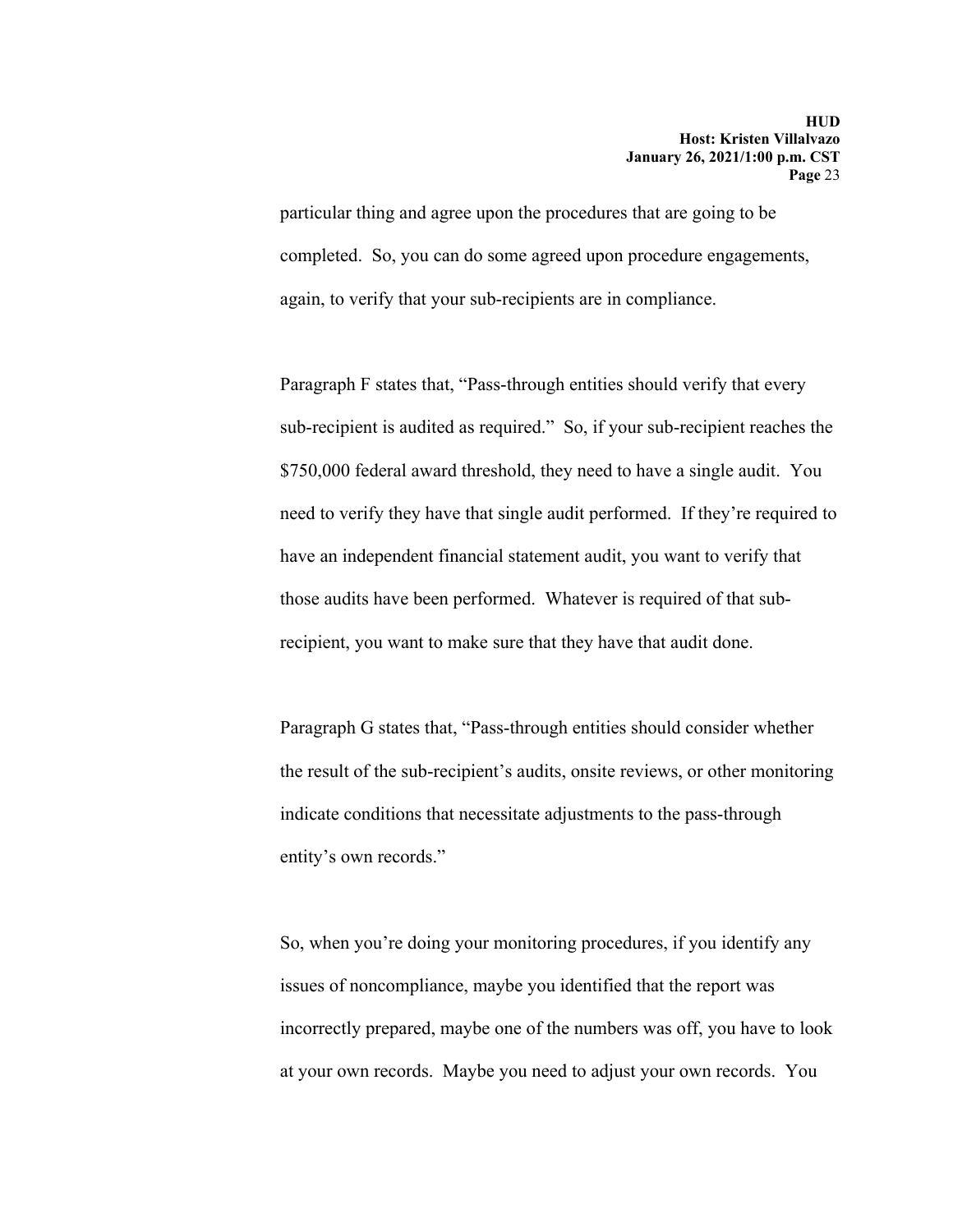got these reports from them, and you created your own records from their reports, so maybe you need to adjust yours.

Consider that whenever you're doing your onsite reviews, and you have deficiencies or incorrect reports or anything. Maybe take a look at your own reports to see if you have to adjust anything within your own records.

Then, paragraph H states, "Consider taking enforcement action against noncompliance of sub-recipients." If you have sub-grantees that are not compliant on a consistent basis, they haven't implemented corrective action, maybe consider taking your own enforcement action against them. Maybe removing them from your sub-grantee list or whatever you have to do to hold your sub-grantees accountable because, again, it is your responsibility to make sure that they are in compliance.

Let's look at some example areas to monitor. Some things that all grantees should have as part of their sub-grantee monitoring policies and procedures, so we're just going to go through a few examples. These are some things that you should do at the minimum. This should include a lot more, but these are some of the most important things to make sure that you are doing as a part of your monitoring policies and procedures.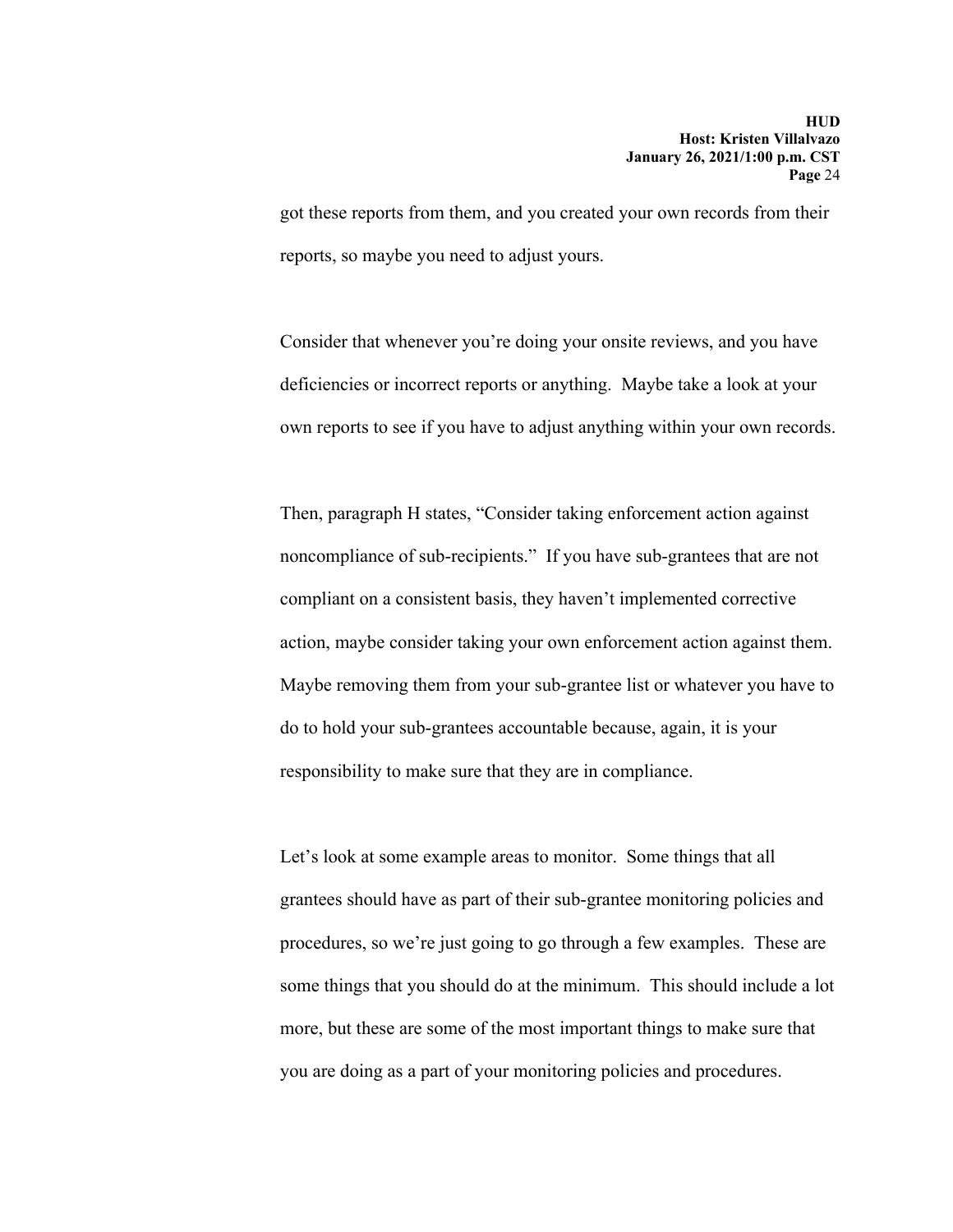Appropriate use of grant funds. We talked about it a lot today, but you are responsible for making sure that your grantee is using these funds appropriately. You want to make sure that the expenses that they are charging to the grant award are allowable per the grant agreement and are allowable per the Uniform Guidance. Are they reasonable? Are they properly allocated?

We're going to go into that in a little bit more detail in a second, but you want to make sure that the expenses that are being charged to the grant are allowable per the Uniform Guidance and are allowable per the grant agreement. You want to make sure they're using those funds appropriately.

Quarterly grant reporting. Again, all grantees are required to submit quarterly reports to HUD. Your sub-grantees are also required to submit quarterly reports. So, you want to make sure t hat your sub-grantees are reporting data accurately to you. Are these reports complete? Are they accurate? Were they submitted on a timely basis? So, you want to make sure these quarterly reports are being submitted to you, and they are complete, accurate, and submitted timely.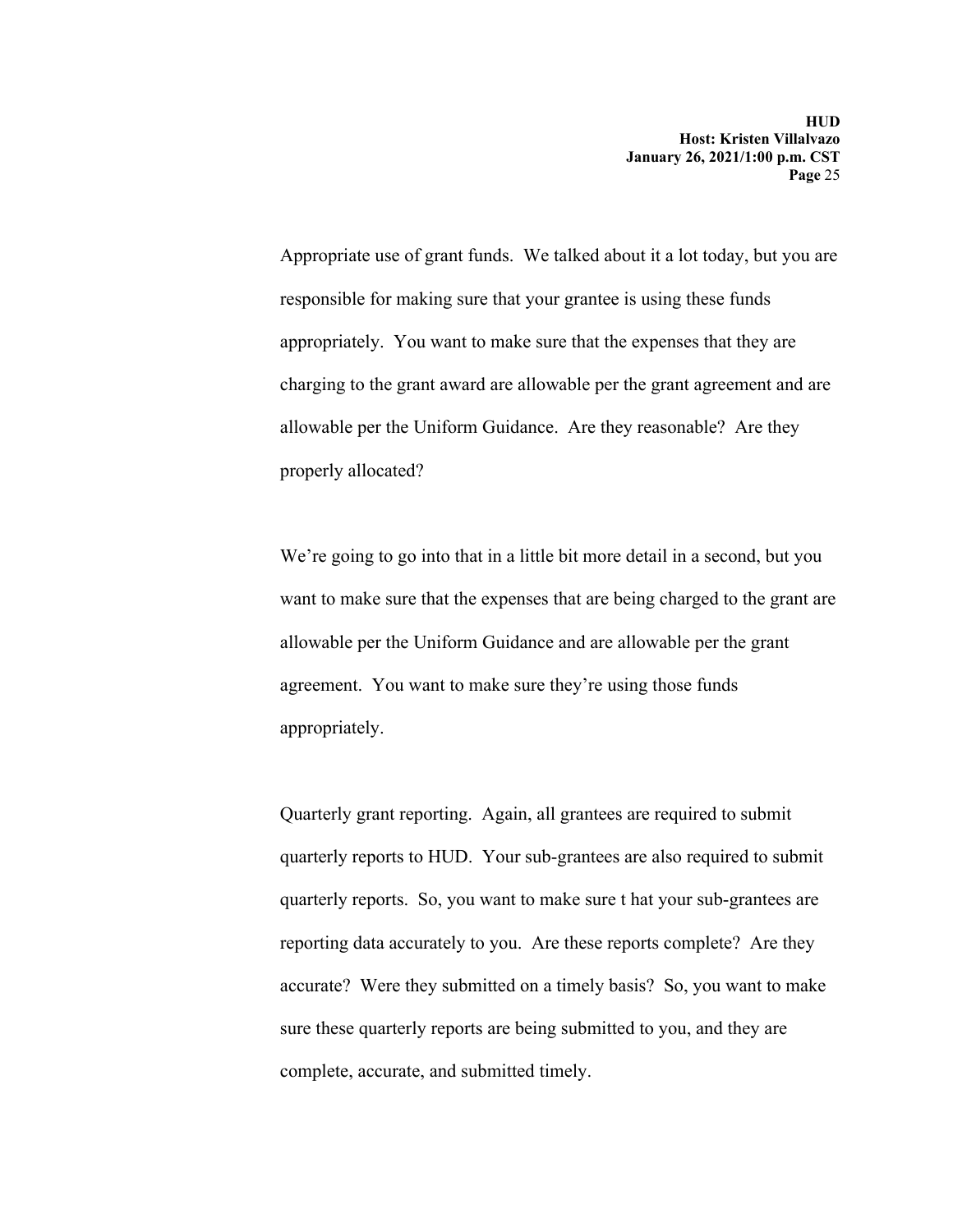Document retention. Document retention, all grantees and sub-grantees are required to hold documentation for up to three years after the termination of the file. So, you want to make sure that your sub-grantees are retaining these documents. Just in case an audit or a review comes about, you want to have that documentation for up to three years. You should have it ready and available at all times.

Finally, housing counseling activities. Again, you want to make sure that your housing counselors of these sub-agencies are trained. Are they properly trained? Are they certified? Are they performing the housing counseling activities correctly? You want to make sure of that. You want to do your monitoring to verify that the sub-grantees are performing the correct housing counseling activities.

 allowable per the Uniform Guidance. So, let's look at each one of those in a little bit more detail so that it's clear. Let's start with the use of grant funds. You want to determine that grant funds are used in compliance with the grant agreement and with the Uniform Guidance Cost Principles also known as 2 CFR 200, Sub-Part E. So, you want to verify that they are allowable per the grant agreement and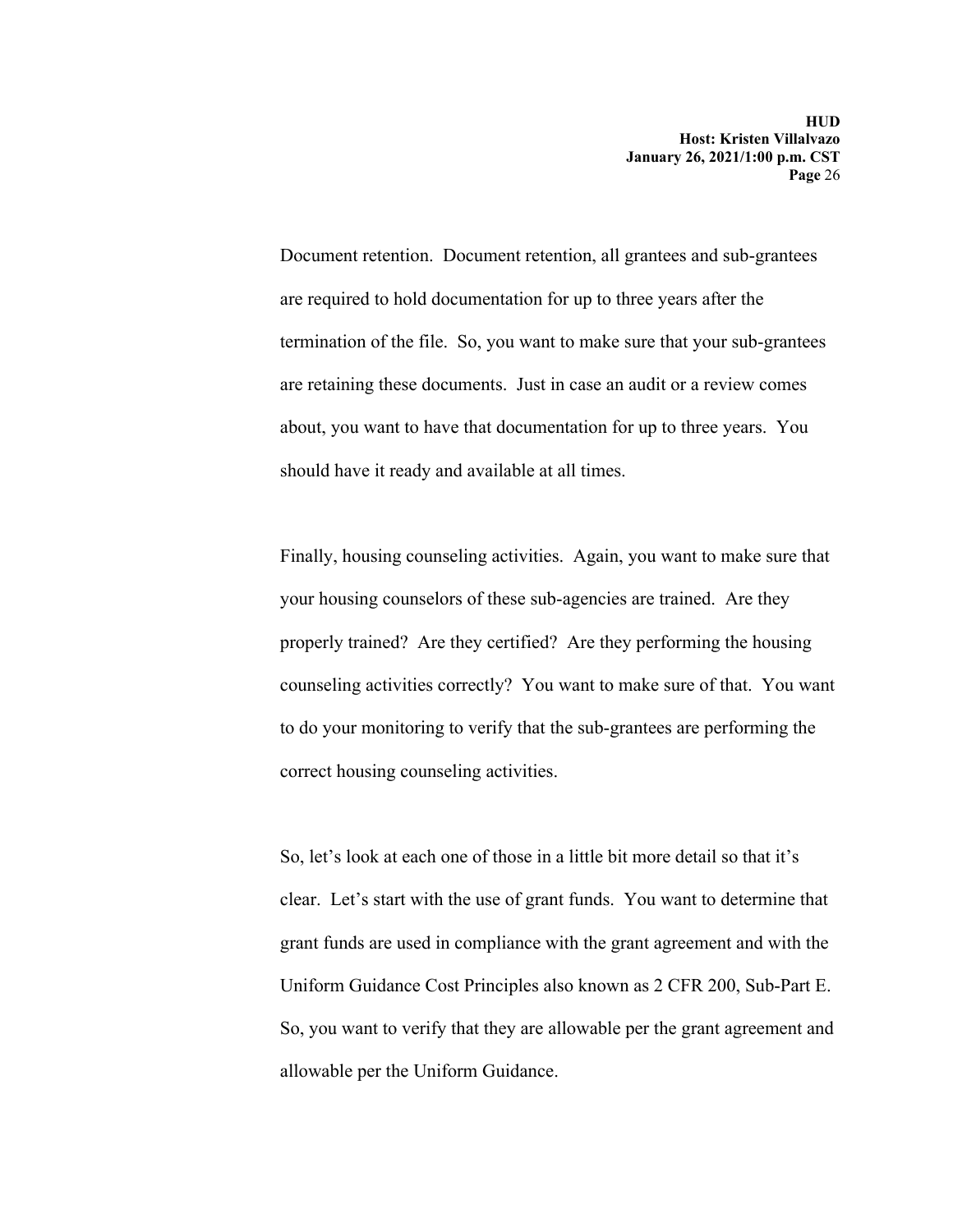So, what does it mean t o be allowable per the Uniform Guidance? You should be asking yourself these questions. Are the expenses charged to the grant allowable? In the Uniform Guidance in Section Sub-Part E Cost Principles it gives a long paragraph, a detailed listing of the different types of costs, and it identifies whether those costs are generally allowable, conditionally allowable, and generally unallowable. If those costs are generally allowable, then that means exactly what it says. These costs are most likely allowable. For the most part, these are generally allowable.

If it says a cost is conditionally allowable, that means that this cost is allowable, but depending on what it is being used for. It is based off a condition. What is this cost being used for? If it's being used for a specific purpose, then it's allowable. There are some instances where the cost can be used, and it is not allowable as well.

Then, they also would know whether it is generally unallowable. That means things are more likely than not unallowable. There are a handful of exceptions when they may be allowable, but those are very rare and require some kind of approval of written agreement. So, you want to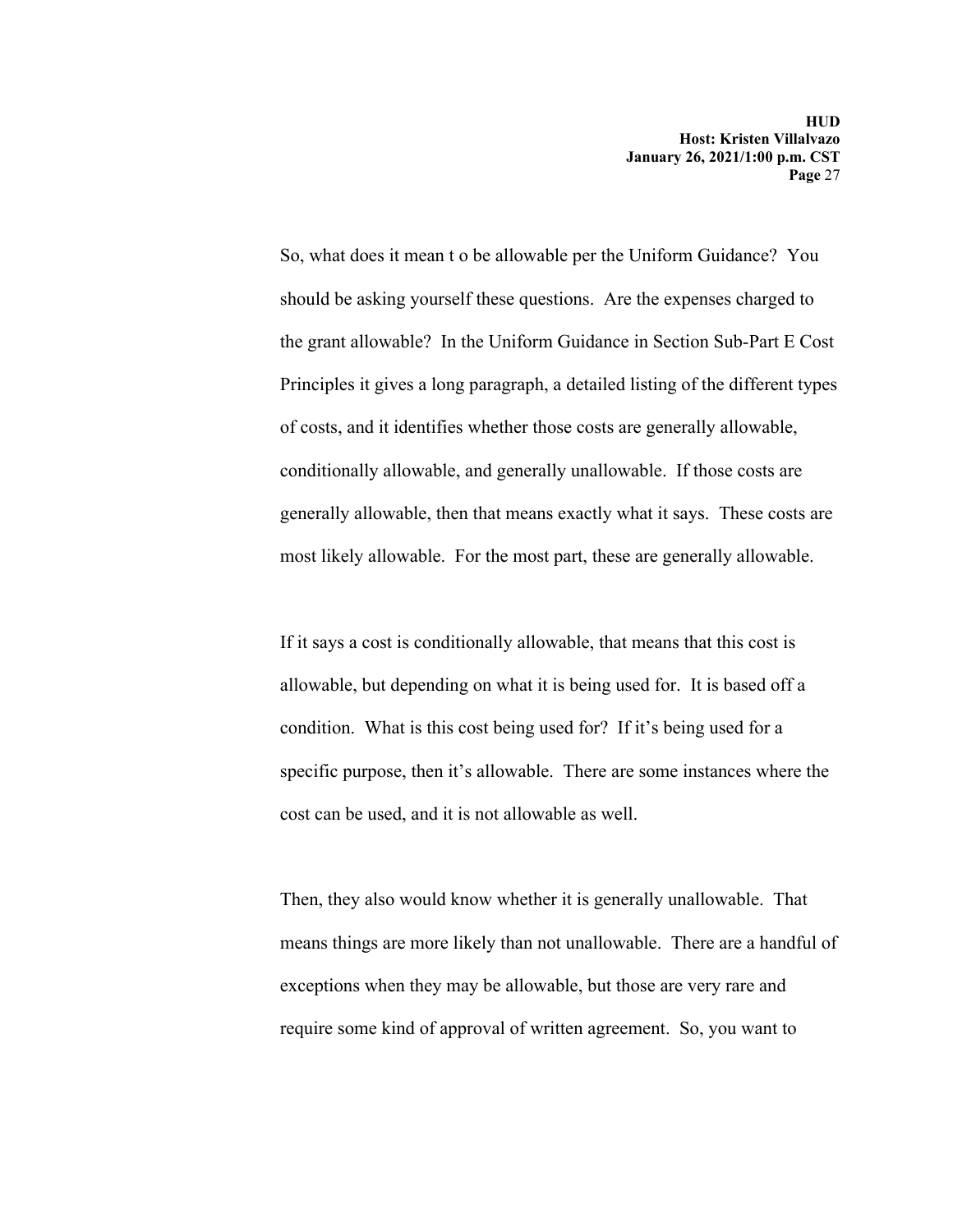check the Uniform Guidance, Sub-Part E Cost Principles, and make sure that the costs that the sub-grantees are incurring are allowable.

You also want to see if they are necessary and reasonable. Are the expenses charged to the grant reasonable? Would a knowledgeable, prudent person make this same expense? Would they incur this same cost? Maybe buying a pack of pencils for \$1,000 is not reasonable. You want to make sure that the money that the grantees are using is reasonable and necessary.

Are the expenses charged to the grant properly allocated? IF they have expenses that benefit multiple different, multiple different cost objectives, those costs may need to be allocated, so you want to know if these costs are being properly allocated. What is the allocation basis? How are you allocating these funds? That should be documented and determined. Verify that the expenses charged are properly allocated.

Finally, are the expenses incurred during the period of performance? Everyone should know what the period of performance of the grant is. It is stated on their HUD-1044 what the period of performance of the grant is. All costs should be incurred during the period of performance.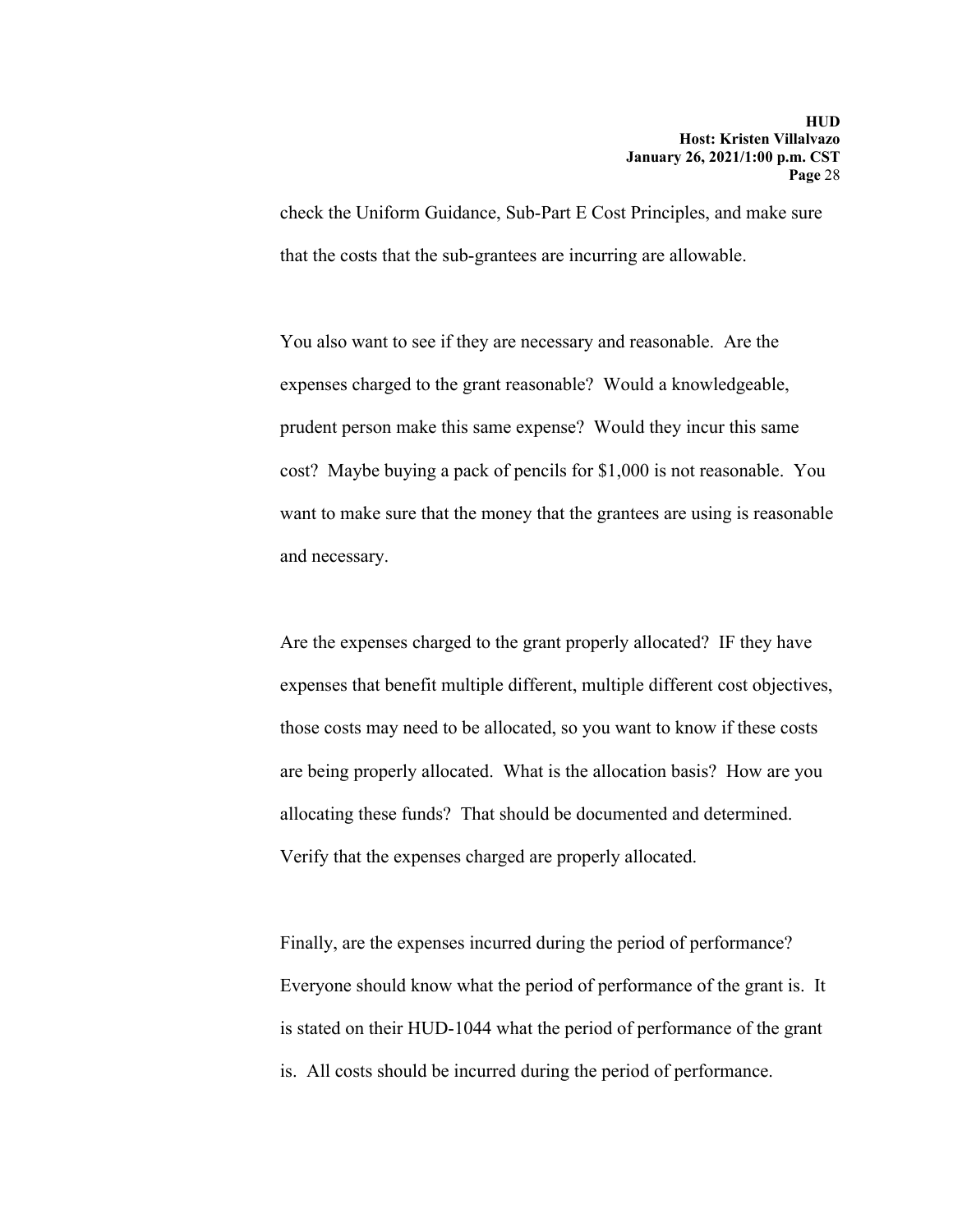If the period of performance ends March 31, 2021, then the hours that a housing counselor worked on April  $2<sup>nd</sup>$ , those costs are not incurred during the period of performance. So, the period of performance ends in March, expenses incurred after that are not allowable.

So, you want to verify that the expenses charged are allowable, reasonable, and properly allocated. That means that they are allowable per the Uniform Guidance.

You also want to check if the costs are allowable per the grant agreement. So, in order to determine that, we have to do the eligible activity test. Are the funds that are being used, do they fall under one of these eligible activities? So, the eligible activities are housing counseling and group education; oversight, compliance, and quality control; supervision of housing counseling staff; housing counselor training and certification; marketing and outreach of the housing counseling program to potential clients.

So, when you are trying to determine whether some of the costs are allowable per the grant agreement, you want to perform the eligible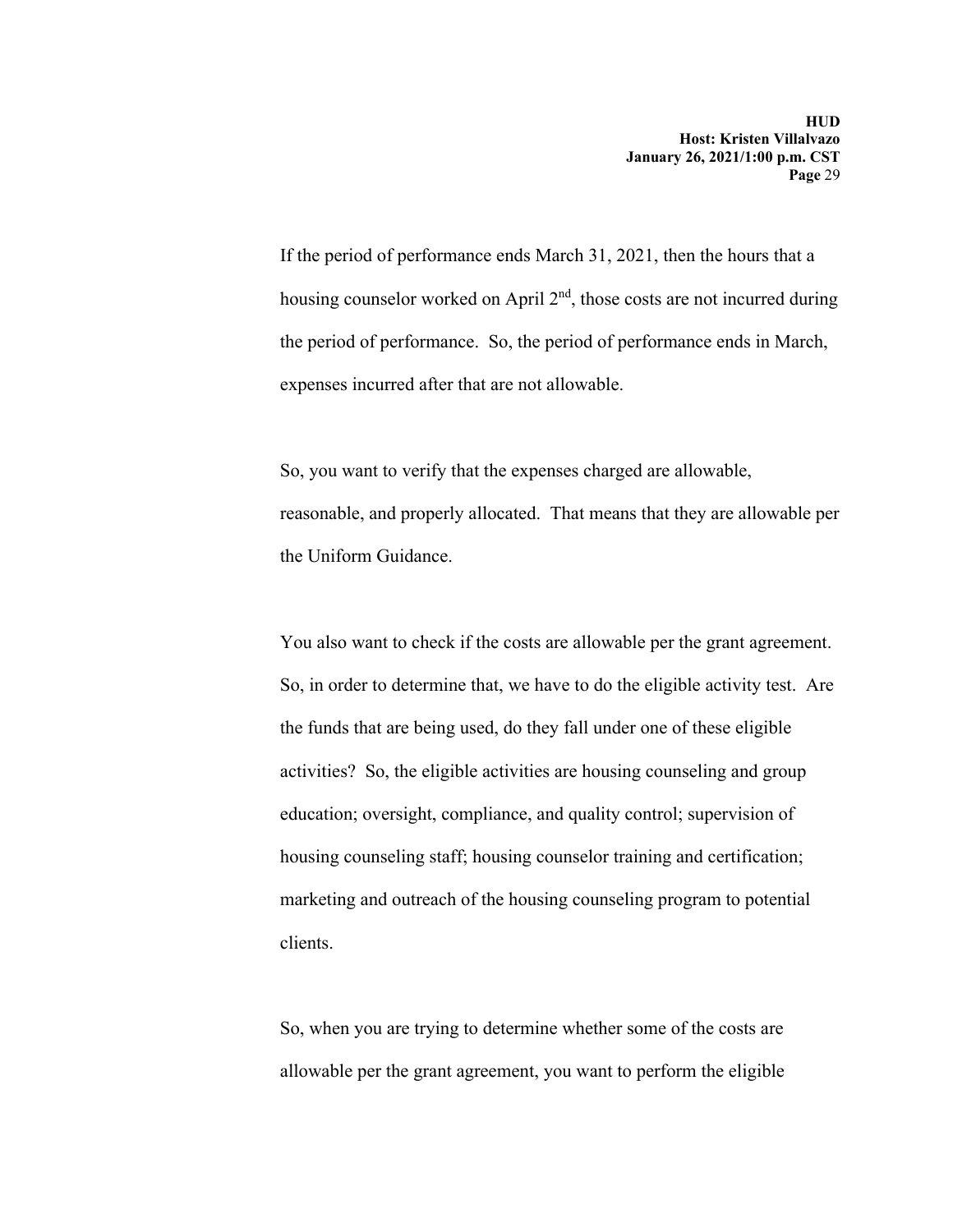activity test. If the cost meets one of these eligible activities, then it is allowable under the grant agreement.

You'll note there's oversight, compliance, and quality control. That can be considered monitoring. That is an allowable expense under the grant agreement. So, that cost you incurred to monitor your sub-grantees that can be used as a charge to the award. So, perform the eligible activity test to verify that you're sub-grantees' cost are chargeable, allowable under the grant agreement as well as the Uniform Guidance.

Then, finally, our sub-grantee's invoice is based on actual expenses incurred during the period of performance. Again, these costs should be actual expenses, not budgeted expenses, not estimates. They should be based on actual expenses. Actual money paid out, actual supplies paid out.

There should be receipts and documentation to say this was actually paid, actual hours that were worked. There should be timesheets and personal activity reports that these were hours that were actually worked, not any estimates, not any budgets. Again, they should be incurred during the period of performance.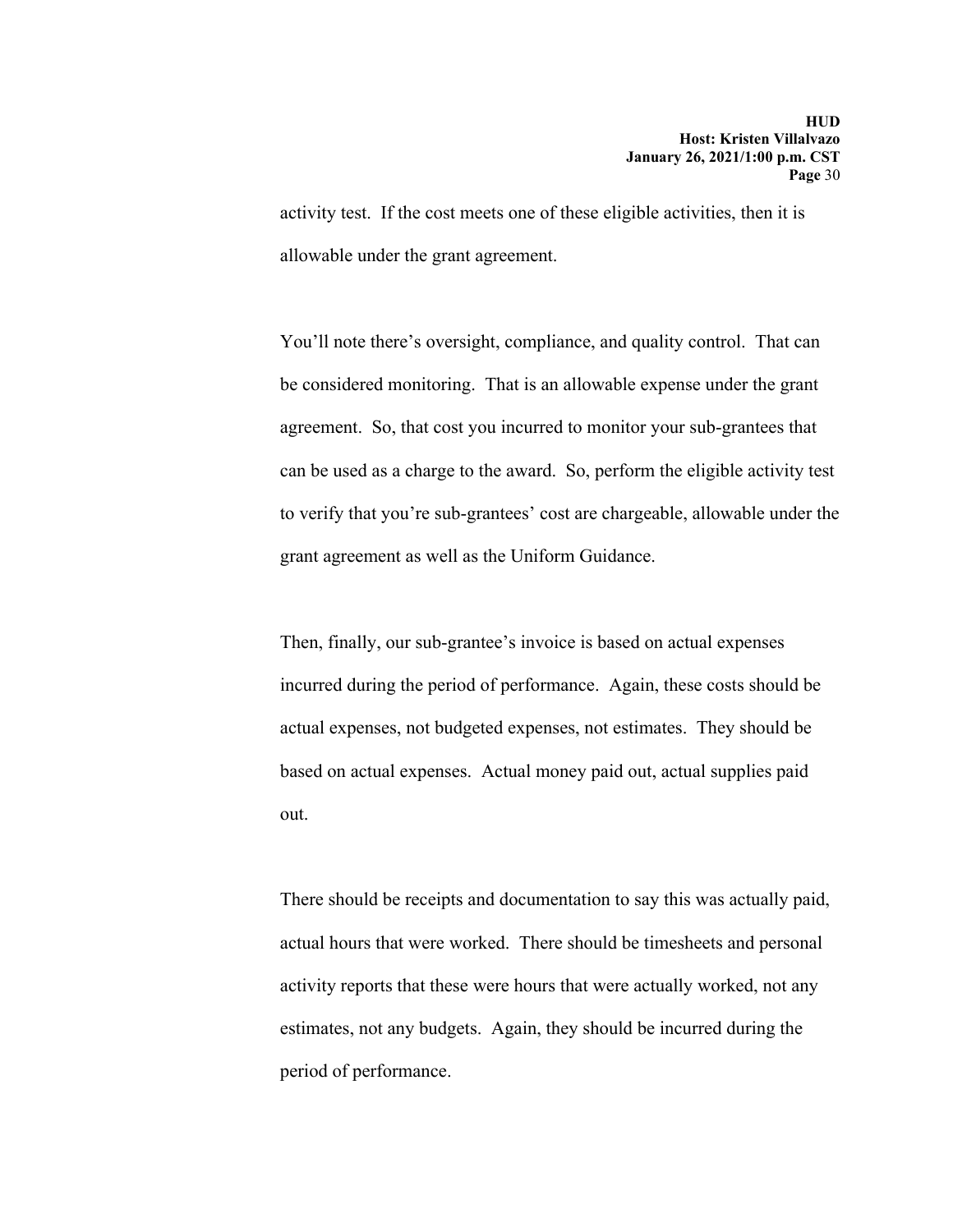Also note that if grantees become aware of a sub-grantee's misuse of funds, a grantee must report any misuse of HUD Housing Counseling Program Grant funds by a sub-grantee to HUD within 15 days of becoming aware of its misuse. So, if through your monitoring procedures you identify that a sub-grantee misused the funds, you need to report that to HUD within 15 days. Report that to your HUD POC. That's a very important note to mention there.

Quarterly reporting. Quarterly reporting is a very, very important part of a being a grantee and a sub-grantee. As grantees, you are required to submit quarterly reports to HUD. Your sub-grantees are also required to submit quarterly reports to you. In order for you to do your reporting, they have to repot to you.

So, sub-grantees are required to submit the following quarterly reports. Form HUD-9902, the Housing Counseling Agency Activity Report. This details what the actual housing counseling numbers were. Who did you counsel? What were the demographics of the people you counseled? So, these should be required to submit to you, to the grantee.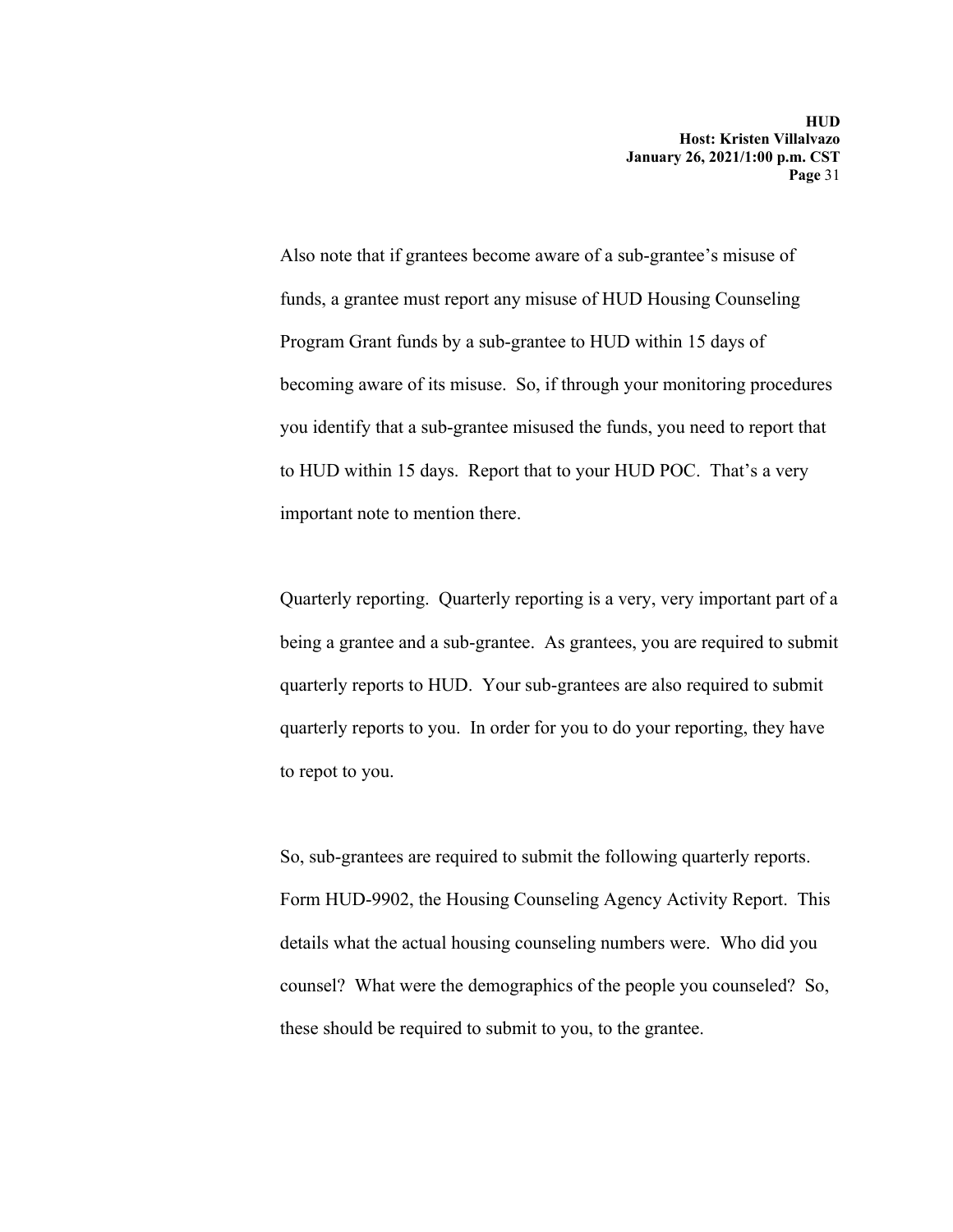Quarterly performance reports as well. The quarterly performance report is a very, very important document to be submitted. It details and outlines, itemizes all the expenses incurred for the period. What were the exact expenses that were charged to salaries? What were the expenses charged to fringe? What were the expenses charged to marketing or travel or training?

It outlines and details all the amounts that were expensed on the grant award for that current period. It should also include the budgeted amounts, too, the budgeted amounts for each itemized cost as well as the actual expenses incurred.

The quarterly performance report should also include the staffing. What were the names of the counselors that are being charged for these hours? What is their hourly rate? How many hours did they work? How many hours did they charge? That should all be included in your quarterly performance reports that the sub-grantees submit to you.

You also want to verify if the reports are complete. Are they prepared accurately? Are they complete and accurate? So, you want to look through those quarterly reports, maybe look at some of the supporting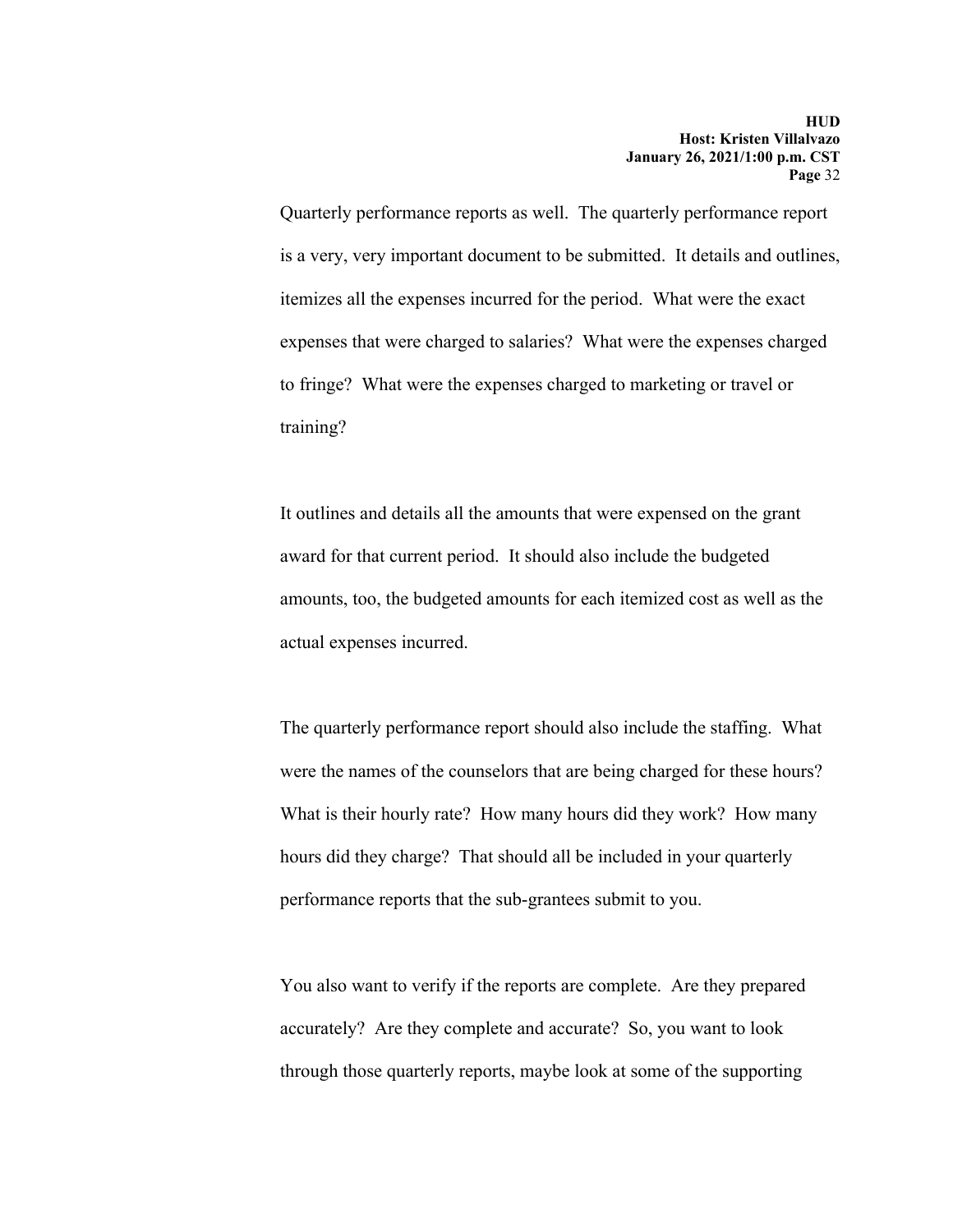documentation to make sure that they are complete or make sure that the supporting documentation agrees to the report. Look at those personnel activity reports, look at those timesheets to make sure that they're prepared accurately. Make sure that all the hours are included on there, that it's complete.

You want to verify that and make sure before you submit them to HUD. Do your own reviews of those quarterly reports so that when you submit them to HUD there's no issues, that you have everything complete and accurate. You are certifying that your sub-grantees' reports are complete and accurate as well. It's your responsibility.

So, as a part of your monitoring procedures, you want to verify that these reports that they are submitting to you are complete, accurate, and submitted timely, too. You have deadlines when you have to submit things to HUD. You want to make sure that your sub-grantees are submitting things on time to you. That could be a noncompliance issue. That could hold you up. That could leave you backed against the wall or possibly not receiving a grant award in the future. So, you want to make sure that your sub-grantees are submitting on a timely basis as well.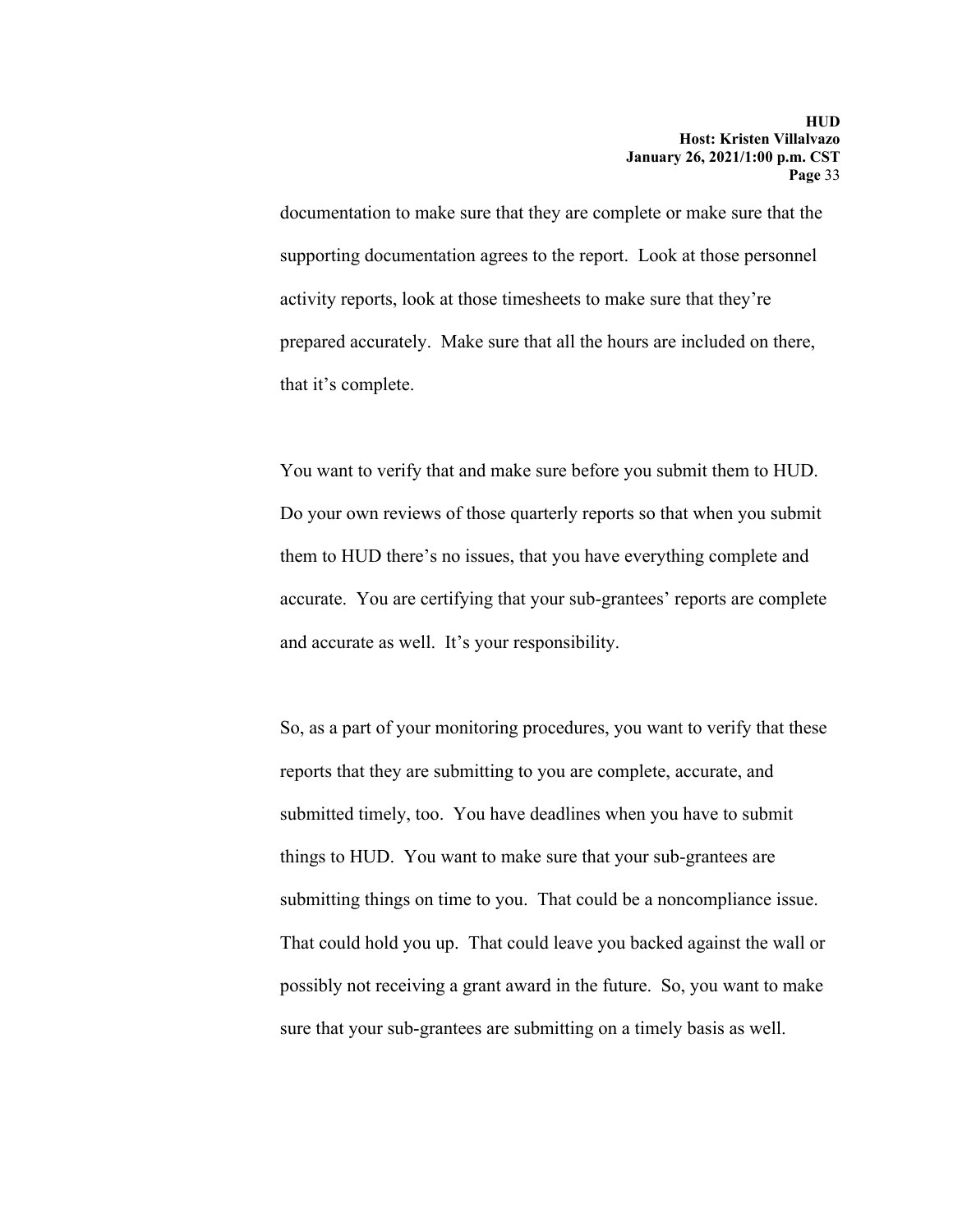Document retention. Are the documents retained in compliance with HUD Housing Counseling Program Handbook? In the program handbook, Section 5-4, File Retention Requirements, it states that, "Financial records, supporting documents, statistical records, and other pertinent records both electronic and paper shall be retained for a period of three years from the date the case file was terminated for housing counseling."

Again, these documents should be kept for three years from the date the case file was terminated. You want to have these documents on retention so that if you get audited, you get reviewed, you can provide those supporting documentation. It's important to notify your sub-grantees of that as well. If they get audited, if they get reviewed, they need to provide these documents. They need to have them for up to three years after the termination of housing counseling. It's very, very important to remind your sub-grantees of that.

Finally, housing counseling activities. Are housing counselors appropriately trained? Are they certified? You need to make sure and verify that your sub-grantees have appropriate housing counselors. Again, it is your responsibility that the sub-grantees are performing in a manner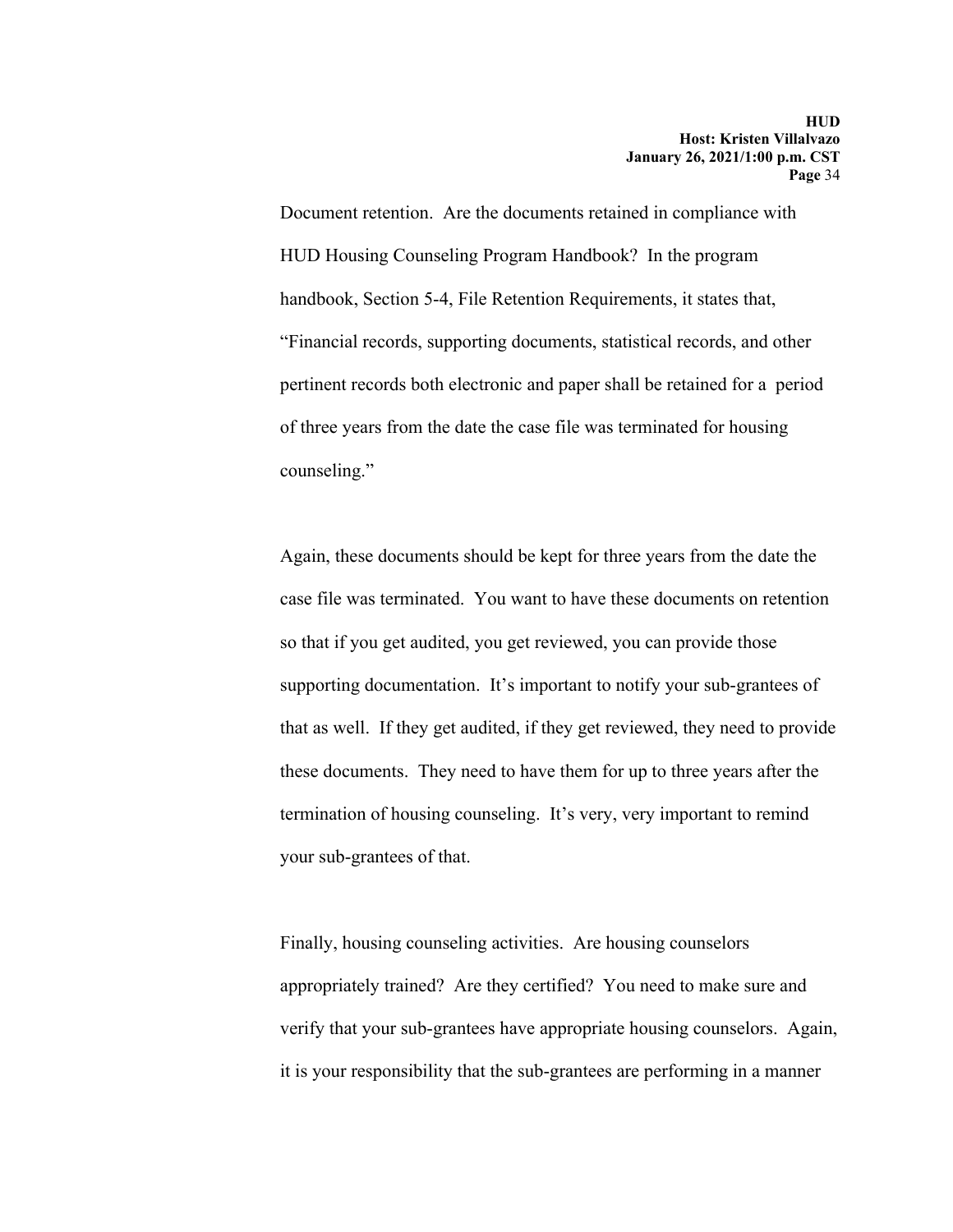that is expected by HUD. So, you need to verify that they are appropriately trained and that they are certified.

 Guidance and in the grant agreement. You want to make sure that the sub-The work plan performance. The grantees should monitor sub-grantees' performance as a result of the work plan that was submitted as a part of that application approval process. So, your sub-grantee submitted a work plan performance. You want to make sure that those sub-grantees' performance are reaching their goals. That was stated in the Uniform grantees are performing and reaching their performance goals.

So, not only for the—we talked a lot today about the financial impacts, but you also want to make sure that the program impacts from the performance goals are also being met as well.

Here are our references that we used today. Again, OMB's Uniform Guidance is a very, very important documentation to have, to know, and to understand. There's a link here if you don't have one already. Please go to the link, save it down to your desktop. I access it every day. Whenever I have a question on anything grant-related, the Uniform Guidance is the first place I go.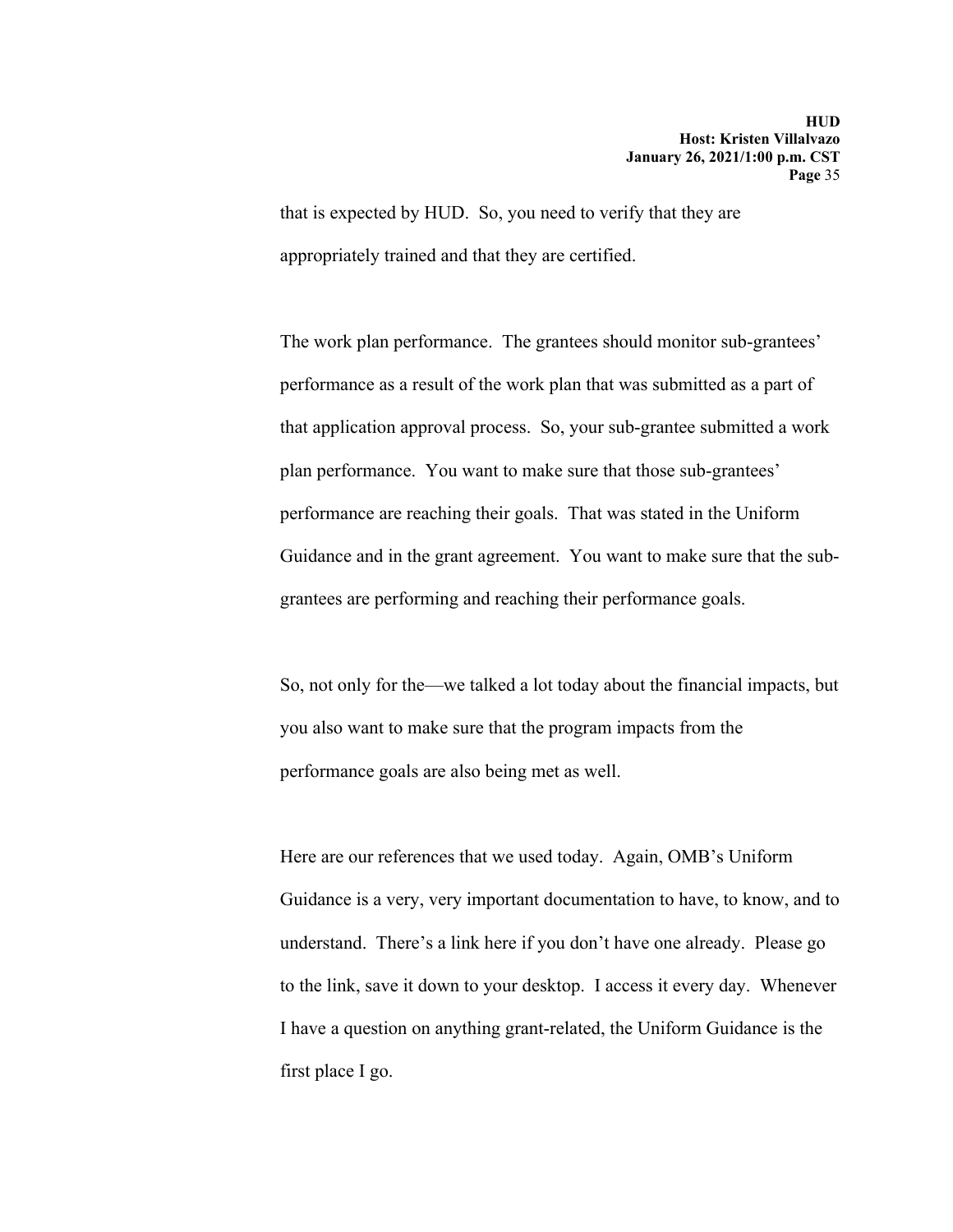So, if you want to know what the guidance is for all pass-through entities and what those requirements, what those responsibilities are, go to the Uniform Guidance. It has a lot of information there.

We also reference HUD Housing Counseling Program Handbook. If you are participating in the housing counseling program, you should be familiar with the handbook. If you're not, there's a link that you can download and familiarize yourself with the handbook.

We also use the FY 2020 Housing Counseling Program Grant Agreement as well, and like I said, a lot of this information is the same in prior years and will likely continue to be the same, but you want to verify and make sure that the requirements and the responsibilities for grantees doesn't change, so make sure you read through those grant agreements so you understand exactly what is in them.

That is all for me. I think we're going to go through the questions really quick if there are questions on the webinar. Vanessa is going to address your questions.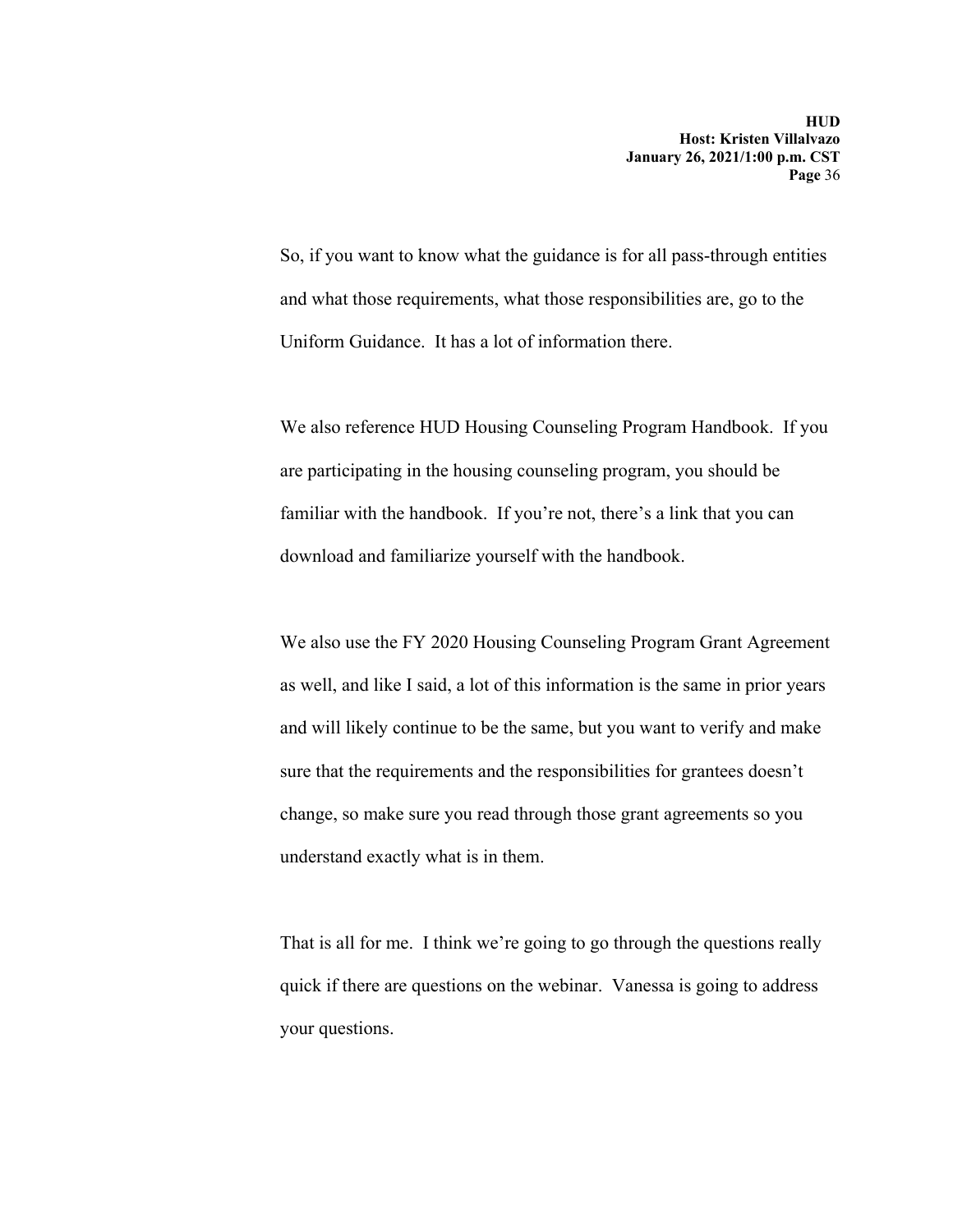Vanessa This is Vanessa McCollum, and there were a couple of questions that we received that I feel like need to be discussed aloud. The first question was, "Is virtual monitoring acceptable during COVID?" So, the answer to that is yes. You can monitor your sub-grantees virtually. You just still need to make sure you maintain some sort of documentation of what you looked at, when you looked at it, who looked at it, and your findings.

> Another question was, "Is there a time requirement for sub-grantee reviews, i.e. example like once a year or once a quarter?" There are no specific time requirements, but as the grantee, you need to make that determination based on your assessed risk of each individual sub-grantee.

So, some sub-grantees, like Blair said earlier, you monitor them, they have not had any issues, so you may not want to review their work every quarter. However, you may have somebody who's new to the program, and you may want to perform more reviews of their work. Maybe for the first couple of quarters, you want to review their documentation, but that's really up to the grantee to make that determination.

Someone asked about training for HUD certification if it's allowable for FY '21. I cannot answer that question at this time. I've not seen the FY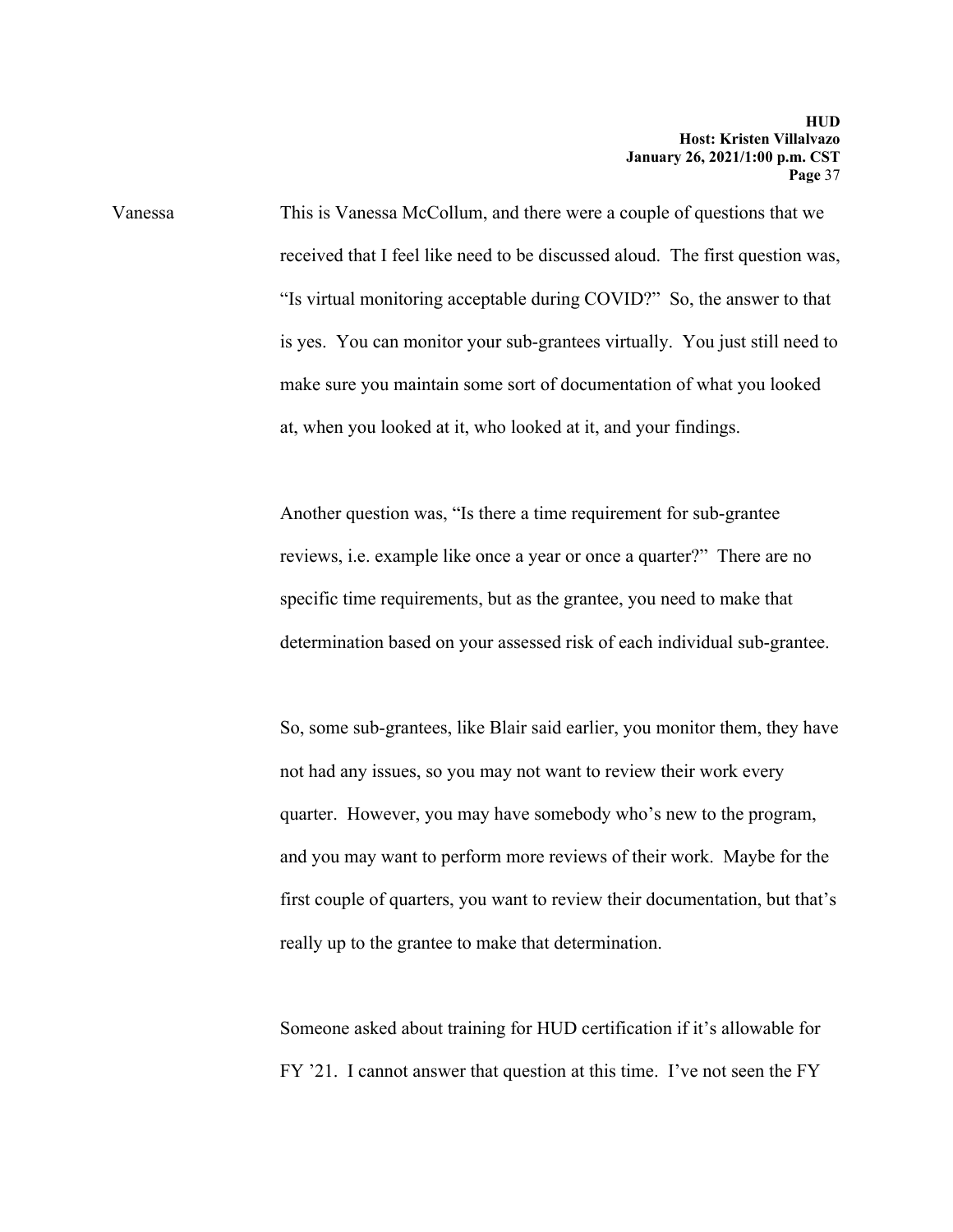'21 grant agreement yet, but if you want to submit that question via email, maybe we can try to find the answer for you at a later date.

Then, there's one other question asking about if there—

Virginia Vanessa, this is Ginger. The NOFA for the FY '21 grant has not yet been published, so we don't what the allowable costs are at this point. As soon as that comes out then we'll know.

Vanessa Okay, thanks. Then, there's one last question. "Is there a reporting template for the quarterly performance report?" Yes, there is. If I'm understanding this question correctly, there is a template for the quarterly performance report, for the quarterly financial report. There is a template for that, but if you're asking if there's a template for the monitoring, there is no template for the monitoring that I'm aware of.

Tracy Vanessa, this is Tracy. You can—well I'll just say it, too. You can ask your HUD POC for the template that we provide to the agencies.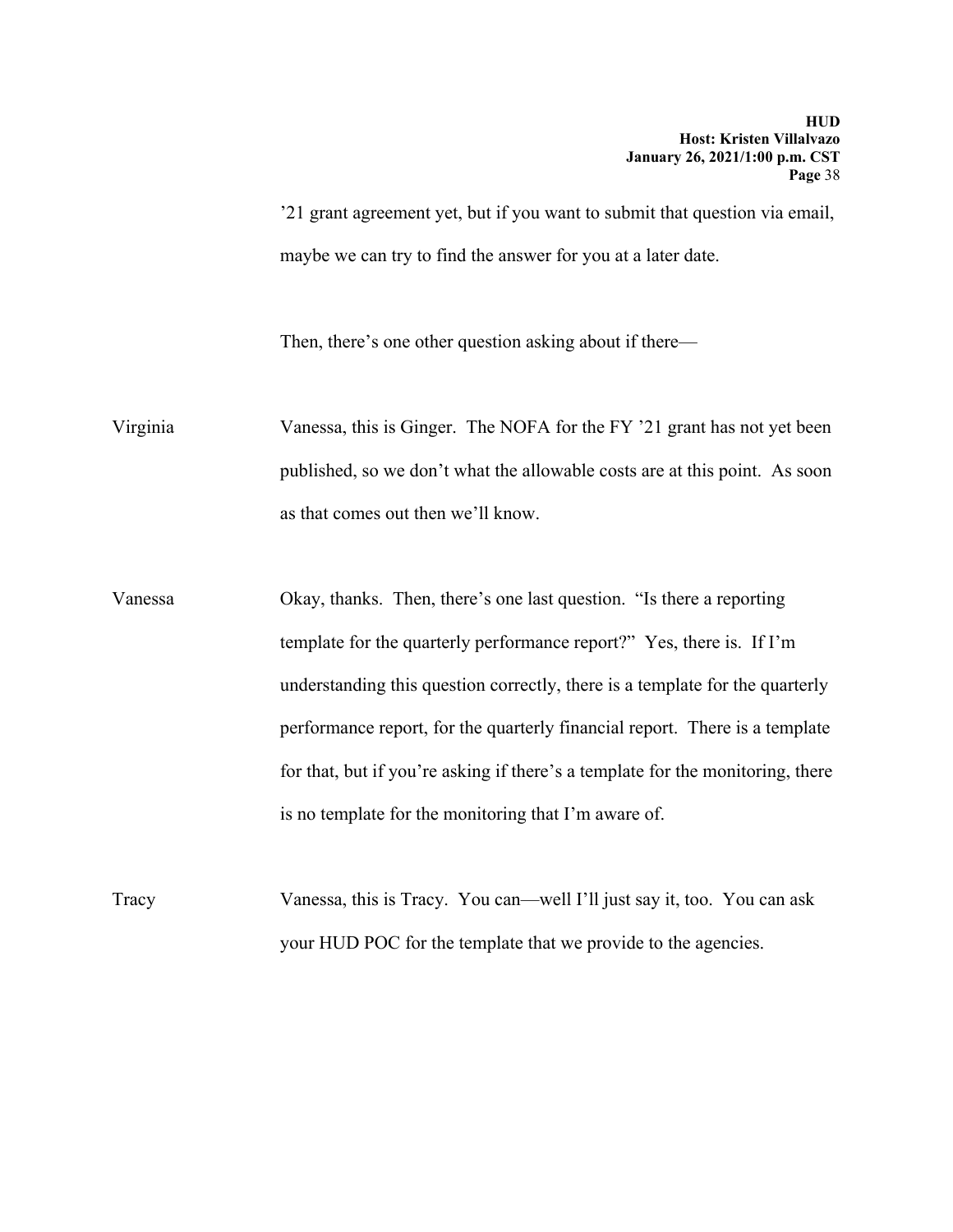Vanessa Okay. There's a question submitted about the three-year retention rule, and yes, the three-year retention rule would apply to electronic files and education files, too.

> That is all the questions that I think should be discussed amongst everyone. Now, I'll turn it over to Ginger.

Virginia Okay, shall we see whether there's anybody who wants to ask a question on the phone?

Moderator [Operator instructions]. We have no one queuing up from the phone lines at this time.

Virginia Alright, thank you. Well, we'll move on then. I think if you've all been on our webinars before, you know that we provide all the materials that I mentioned in the archives on HUD Exchange. You can sort those by date or by topic. What's really useful about it, not only for you but your staff and other helpers, is you can obtain credits through the archives.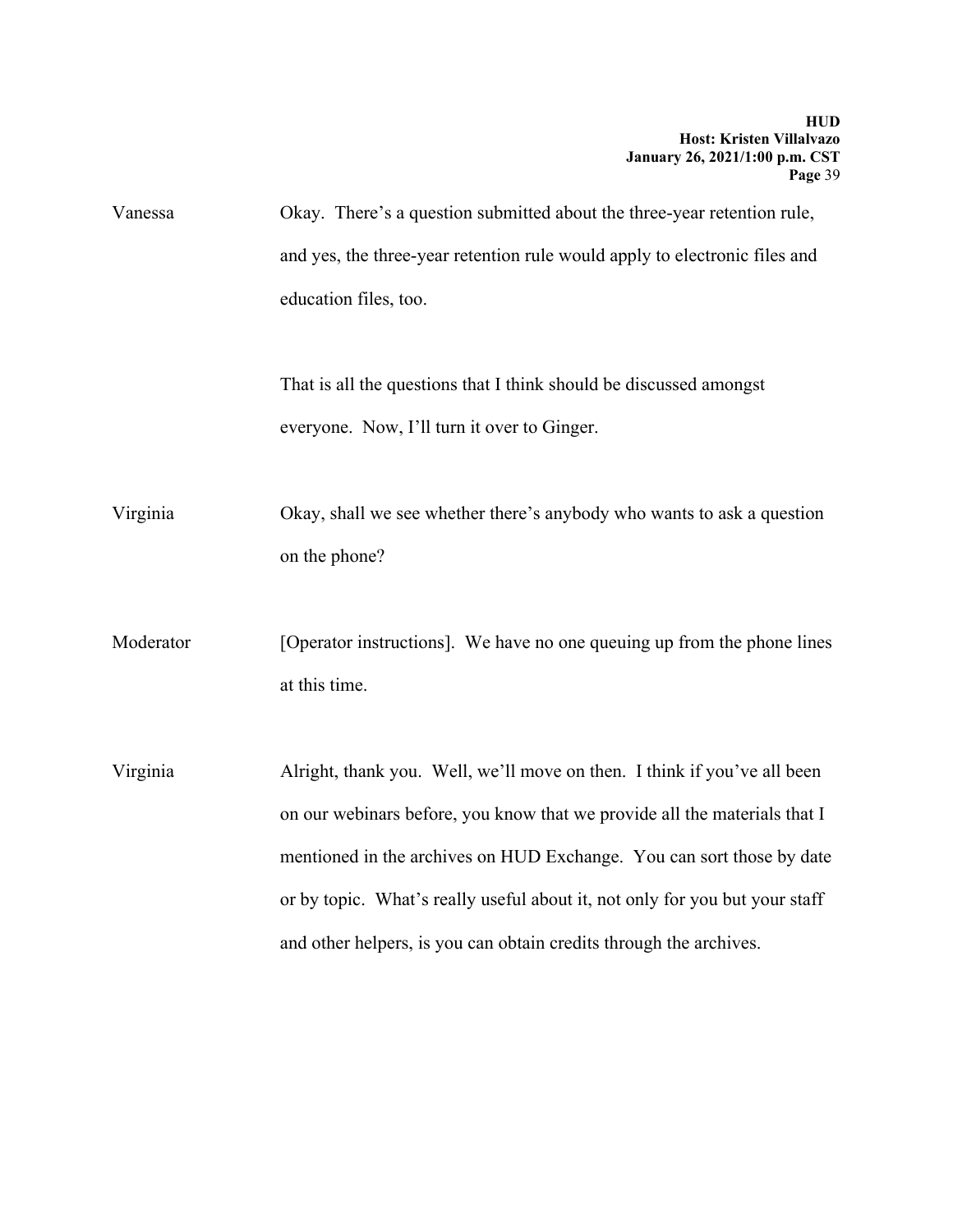So, find a webinar that you like, click on it, and then click on the button to get credit for training. That's a really good way. Now, that's different from the certificate that you get through GoToWebinar for this webinar.

Every Monday we publish the training guidance on HUD Exchange which lists all the training that we have available and [audio drops] other partners. We have a large number of partners [audio drops] who get grants to provide that training. So, look at that because the training by our other partners often include scholarships. So, I encourage you to look at that. It shows up every Monday.

We've gone through the questions. I think we have one more. If you would again use that same question box on the panel and just give us some feedback. Was it useful? We're going to share the information with the other coworkers and just anything else so we have some feedback to always improve our webinars.

No, here's no ETA on the FY '21 NOFA. Things that slow it down right now, of course, is the change in administration, but you will get notice as soon as it's available. [Audio drops] would come out, too.